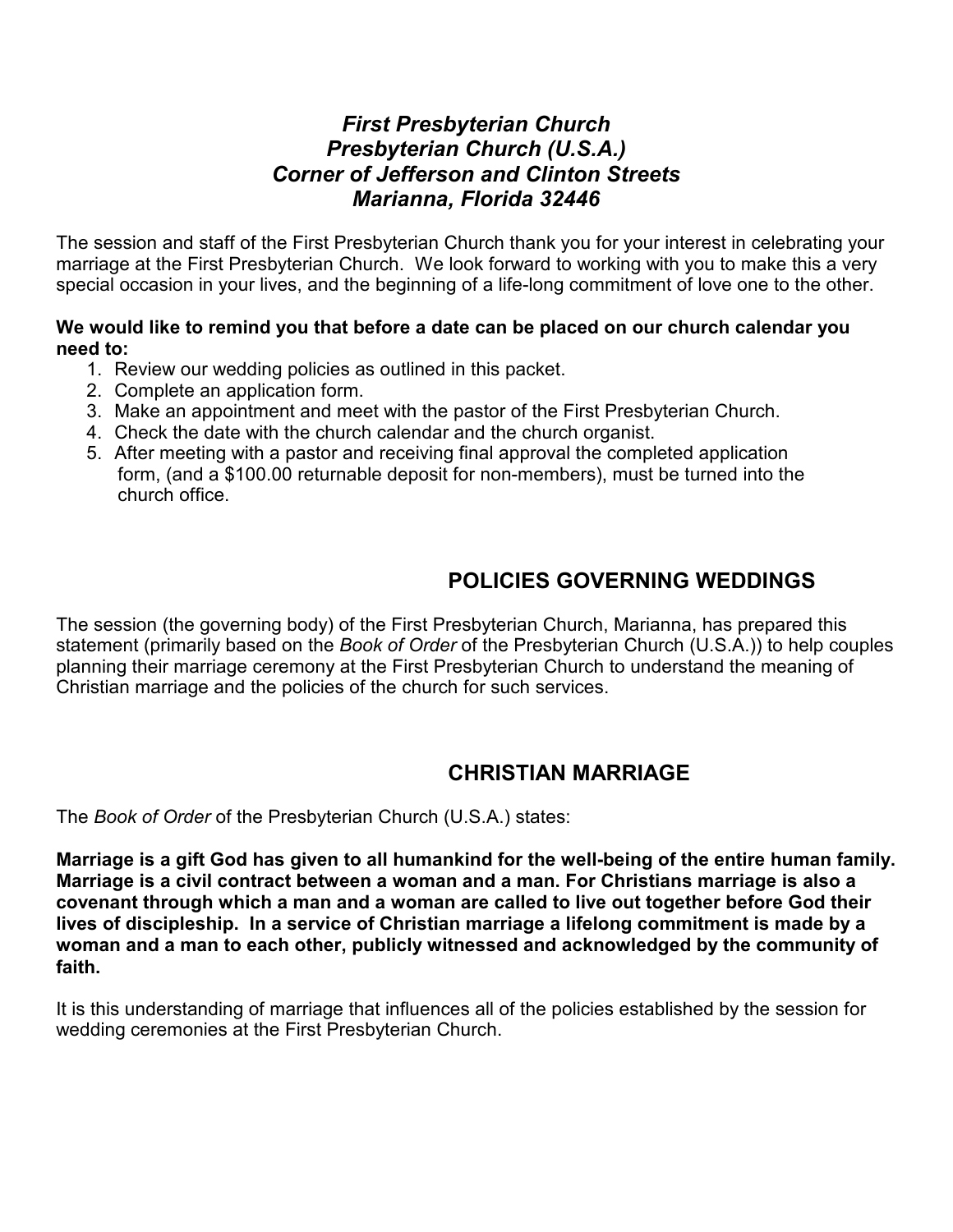## **PREPARING FOR MARRIAGE**

The *Book of Order* of the Presbyterian Church (U.S.A.) states:

**In preparation for the marriage service the minister asked to lead the service shall provide for a discussion with the man and the woman concerning** 

- **the nature of Christian commitment, assuring that at least one is a professing Christian,**
- **the legal requirements of the state,**
- **the privileges and responsibilities of Christian marriage,**
- **the nature and form of the marriage service,**
- **the vows and commitments they will be asked to make,**
- **the relationship of these commitments to their lives of discipleship,**
- **the resources of faith and the Christian community to assist them in**

 **fulfilling their marriage commitments.**

**This discussion is equally as important in the case of a first marriage, a marriage after the death of a spouse, and a marriage following divorce. If the minister is convinced after discussion with the couple that commitment, responsibility, maturity, or Christian understanding are so lacking that the marriage is unwise, the minister shall assure the couple of the church's continuing concern for them and not conduct the ceremony. In making this decision the minister may seek the counsel of the session.**

## **FORM AND ORDER OF SERVICE**

The *Book of Order* of the Presbyterian Church (U.S.A.) states:

**The service begins with the scriptural sentences and a brief statement of purpose. The man and the woman shall declare their intention to enter into Christian marriage and shall exchange vows of love and faithfulness. The service includes appropriate passages of Scripture, which may be interpreted in various forms of proclamation. Prayers shall be offered for the couple, for the communities which support them in this new dimension of discipleship, and for all who seek to live in faithfulness. In the name of the triune God the minister shall declare publicly that the woman and the man are now joined in marriage. A charge may be given. Other actions common to the community and its cultures may appropriately be observed when these actions do not diminish the Christian understanding of marriage. The service concludes with a benediction.**

The session reminds couples that the actual form of the service to be used should be discussed with the pastor, or the minister leading the service, and that that person shall be the final authority over its contents.

**Wedding bulletins** may be printed listing the order of service, the music and the participants. Since these are neither provided by nor printed by the church office, arrangements for the same are the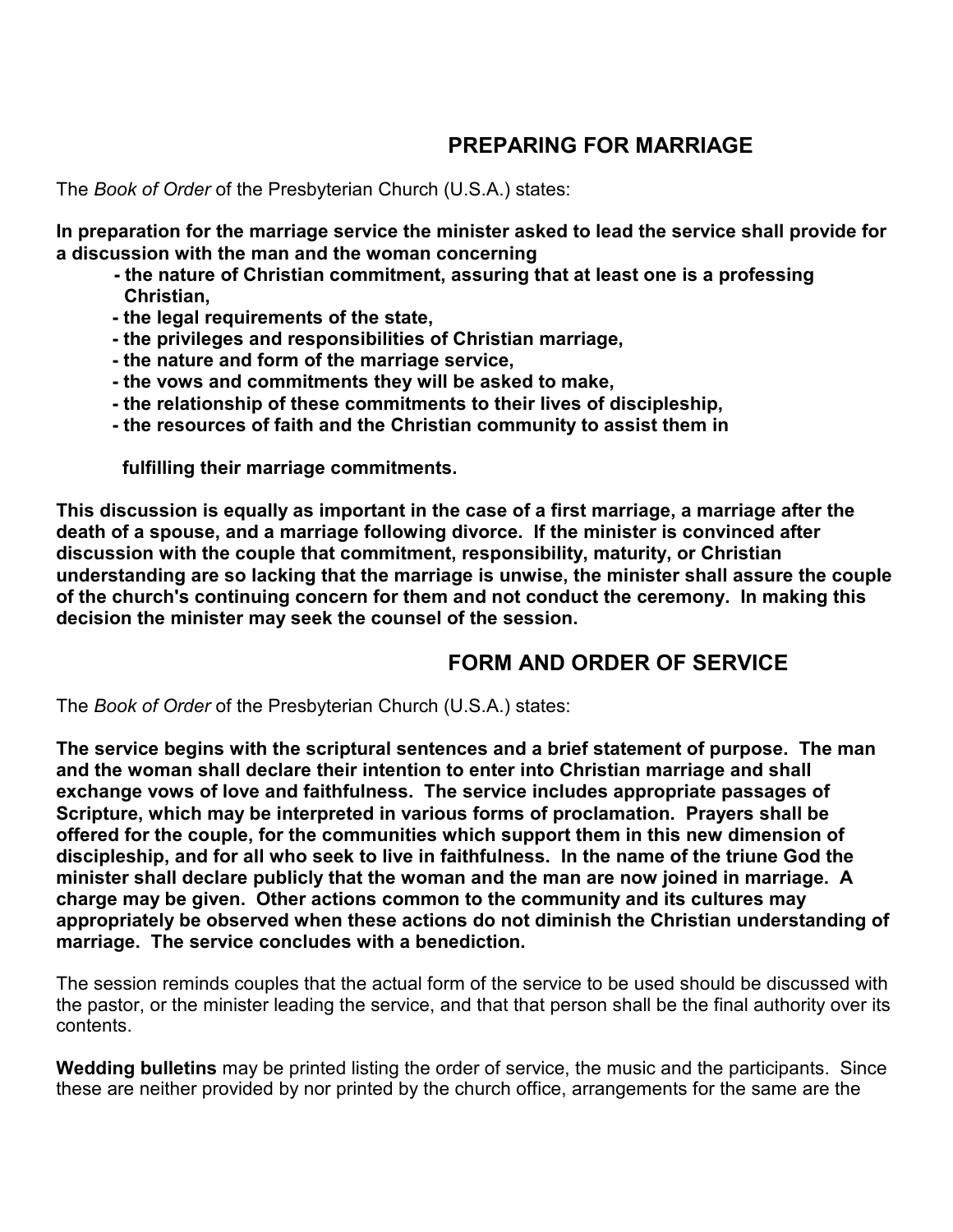responsibility of the couple. The pastor, or officiating minister, and the organist should be consulted concerning the contents of any bulletins prior to their being printed.

# **EXPECTATIONS OF COUPLES BEING MARRIED**

## **All couples who marry at the First Presbyterian Church must be willing to adhere to the following expectations and conditions:**

- 1. Couples must read the detailed policies, agree to the fee schedule, have an initial meeting with the pastor and return the completed application form to the church office before the wedding date may be put on the church calendar.
- 2. Couples being married in the church must be willing to abide by the policies of the church, and be responsible for the actions of the wedding party.
- 3. Arrangements for weddings are made on a first come, first served basis with scheduled church functions always taking priority.
- 4. When neither the couple, nor their immediate families, are members of the First Presbyterian Church the wedding may be held at the church if they have met with the pastor, shown evidence of their Christian faith, valid reasons why the marriage should be conducted at the church, and agree to all the policies and fees of the church.
- 5. Weddings must be performed by the pastor of this church. Other ministers may assist by invitation of the pastor of the First Presbyterian Church. The division of the service will be made in consultation with the couple.
- 6. If the pastor is not available, or the couple desire for another minister to take the entire service, the approval of the pastor and the worship and music committee and/or the session must be obtained for the minister who will be conducting the service.
- 7. The pastor requires that the couple meet with the officiating minister to make arrangements for the service and to enter into the discussions required by the *Book of Order*.
- 8. Pre-marital counseling is recommended by the State of Florida. For those having proof that they have engaged in such counseling there is a reduction in the cost of the marriage license and the three day waiting period does not apply.
- 9. Counseling is also required by the First Presbyterian Church. This counseling may be done with the pastor, who is registered with the clerk of court's office in Jackson County, or with a qualified counselor or minister in another location. If the counseling is done by the pastor there is no charge except for any programs which may be used in the counseling for which the pastor is charged. Any such charges should be discussed with him at the beginning of the counseling sessions. If the counseling is not done by the pastor a form indicating completion of such counseling, such as is required by the State of Florida shall also be furnished to the pastor at the final meeting in preparation for the ceremony.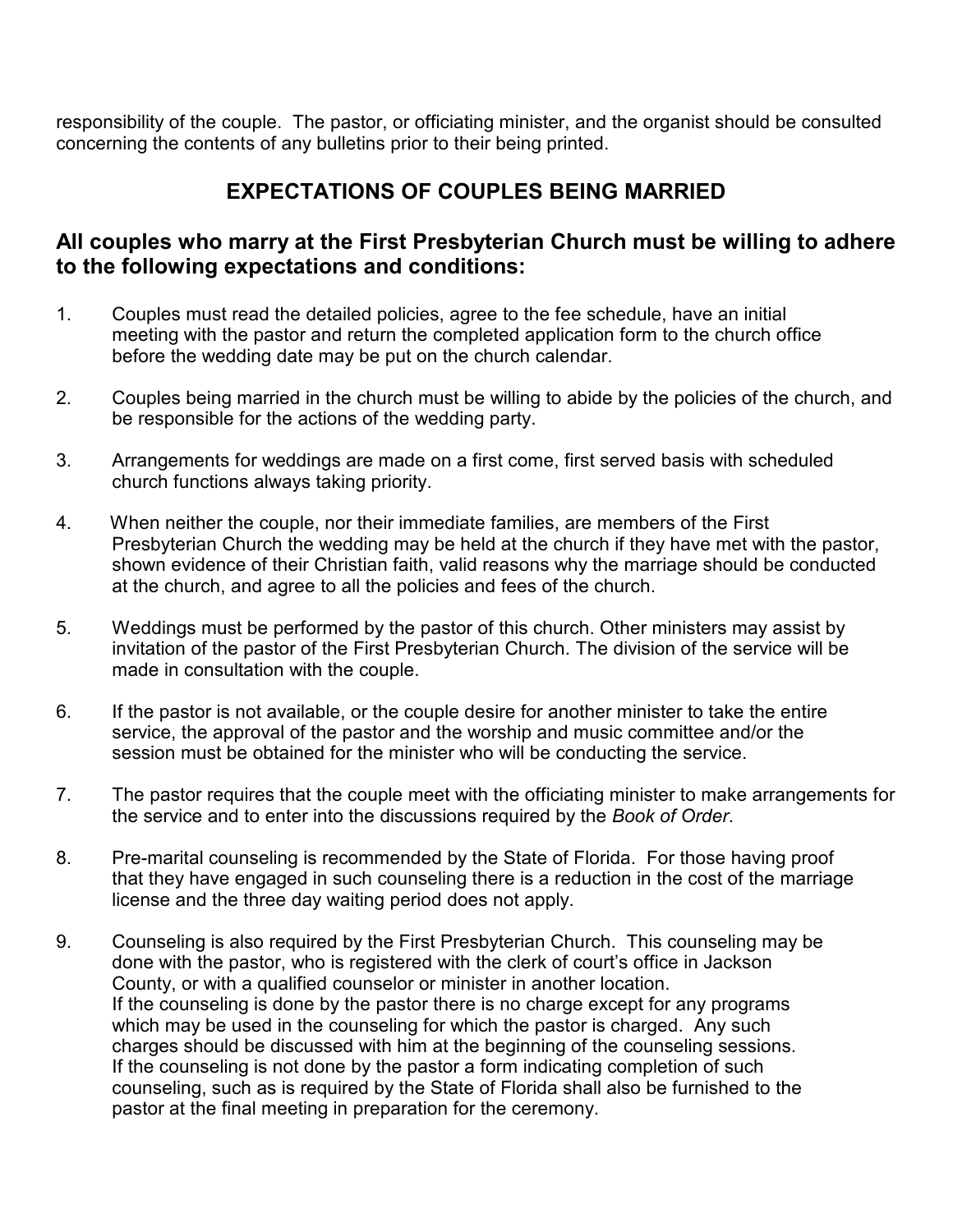- 10. It is the responsibility of the couple to present to the pastor at the rehearsal, or earlier, the State of Florida Marriage License. This may be obtained from any Clerk of Court office in Florida. If it is not obtained in Jackson County it is responsibility of the couple to inform the pastor since the license has to be returned to the office of the Clerk of Court in the county where it is taken out to be registered. **Couples are reminded that if the required counseling indicated in 7 and 8 above is not undertaken there is a three day waiting period after taking out the license before it may be used.**
- 11. If the wedding is to include music, the organist of the First Presbyterian Church will oversee the selection of the music, and will ordinarily serve as organist. In the event he is unable to play, the guest organist must consult with him and meet with his approval. The organist shall be compensated for his services as agreed between the organist and the couple.*(See attached Music Policy)*
- 12. The use of an experienced wedding coordinator is encouraged. At the rehearsal the wedding coordinator shall direct the processional and recessional portions, and the officiating minister the ceremony portion. Any wedding coordinator who has not worked with the pastor previously, **shall** meet with him prior to the rehearsal to review the policies and traditions of the church and the plans for the rehearsal and the ceremony. The couple **shall** meet with the wedding coordinator prior to the rehearsal to work out all of the details of the rehearsal and ceremony. *(See attached information on Wedding Coordinator)*
- 13. The Form and Order of the Wedding Service shall be planned in consultation with the pastor or officiating minister as set forth in these church policies.
- 14. Every wedding and reception held at the First Presbyterian Church shall utilize the services of the church custodian, and the appropriate fees shall be paid to the custodian by members and non-members.
- 15. Although every precaution will be taken to assure their safety, the church cannot be responsible should any personal items or clothing belonging to the wedding party be lost, stolen or damaged.
- 16. Smoking is **NOT** permitted in any of the church facilities.
- 17. Food and beverages are not allowed in the library or parlor at any time, and no alcoholic beverages are permitted in the church buildings or on the church grounds.
- 18. No confetti, macaroni, rice or other products that litter and make clean-up difficult may be used inside or outside the buildings at weddings. Bird seed may be thrown on the grass areas only, and not on any sidewalks or driveways. Bubbles have become a more common form of send off with less incident of injury. The church will not be liable for accidents resulting in injury to persons sustained through the careless use of items to "shower" the bride and groom.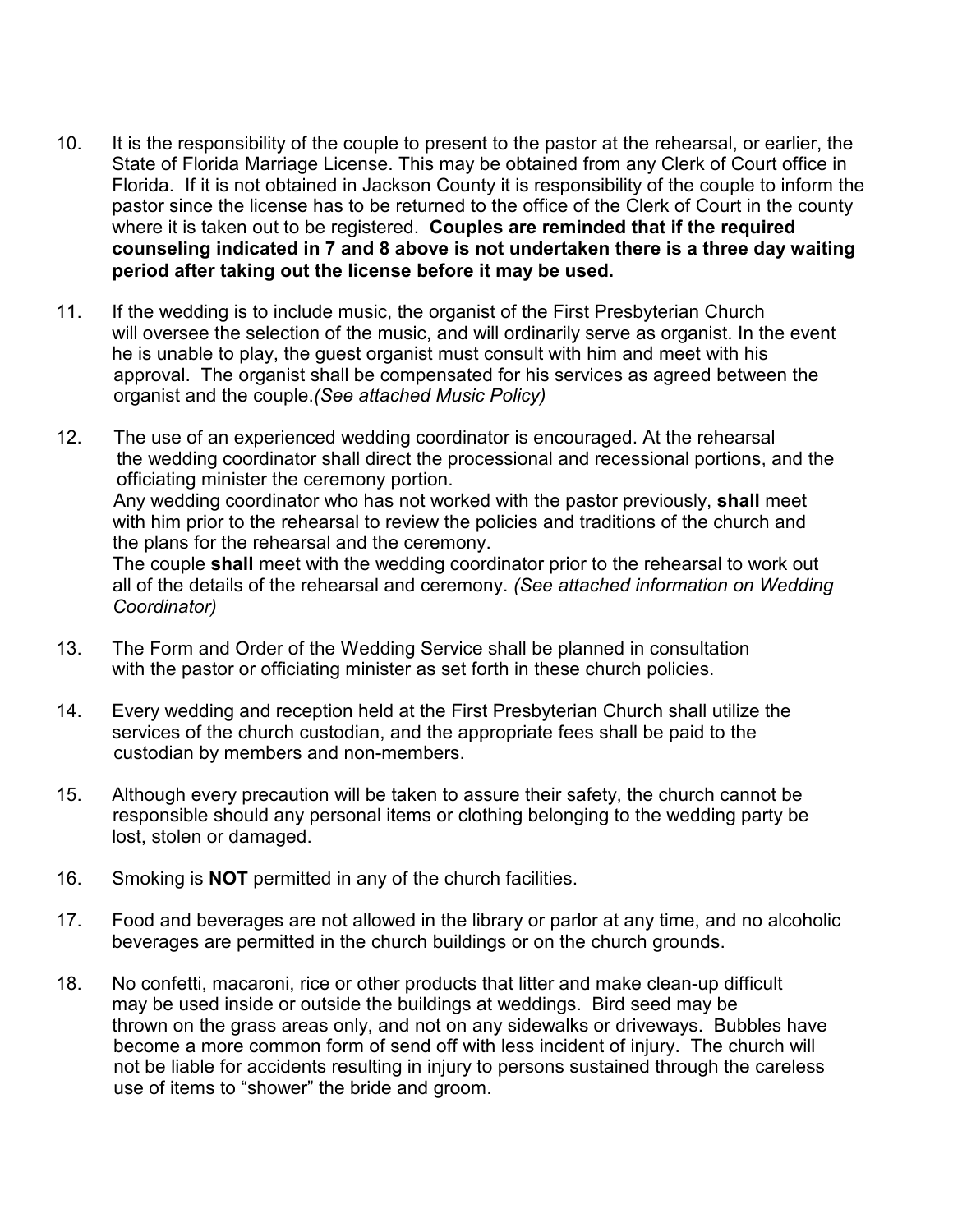19. Make certain your decorator, photographer, videographer and caterer (if the reception is to be held at the First Presbyterian Church) are aware of, and willing to abide by, the church's policies concerning their areas.

# *First Presbyterian Church Corner of Jefferson and Clinton Streets Marianna, Florida (850) 526-2430*

# **MUSIC POLICY**

The Book of Order of the Presbyterian Church (U.S.A.) states:

## **Music suitable for the marriage service directs attention to God and expresses the faith of the church. The congregation may join in hymns and other musical forms of praise and prayer.**

The session anticipates that the church organist will play for all weddings at the First Presbyterian Church. If, for some reason, the organist is not available or the couple has valid reasons for using another qualified organist, the church organist must give approval for such a person. If the church organist is unavailable to give such approval, or has some reluctance to do so, the permission of the worship and music committee must be obtained for such a visiting organist. It shall be the responsibility of the visiting organist, or the couple, to contact the church organist to make arrangements regarding the use of the organ.

After the date for the wedding has been cleared on the church calendar and with the pastor, and prior to the initial meeting with the pastor and the completion of the application form. the couple shall check the date with the church organist, or check with him about the person they would like to play.

The session wishes to remind couples that since the service of Christian marriage is a service of worship only sacred or classical music (vocal or instrumental) may be used. Music basically secular in orientation, such as most current popular songs, selections from Broadway shows, and other music not suitable for the worship service, may not be used. Music of this type is best left for the reception.

The placement of any vocal and/or instrumental solos, or other special music, in the pre-service music shall be discussed with the organist. The inclusion of any special music in the service, including any hymns to be sung by the congregation, shall be discussed with the pastor and the organist.

Since there are many possibilities for processional and recessional music, the choice of these pieces needs to be discussed. If the couple has no particular suggestions to make with respect to the music, the organist will plan a program of suitable pre-service music.

Since the church organist must give final approval to all music (vocal or instrumental) it is important that the couple hold a conference with the organist, well in advance of the rehearsal, to discuss the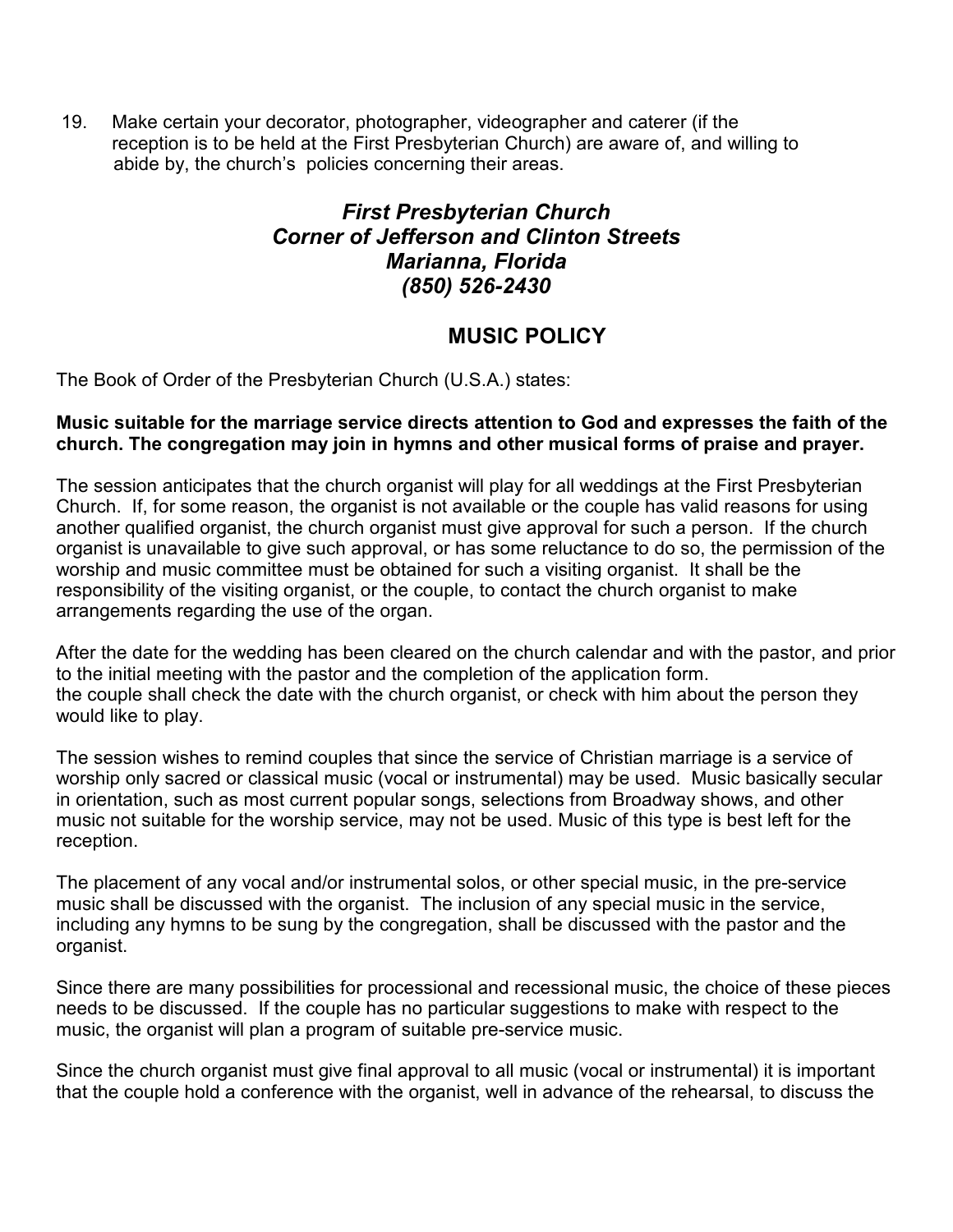music to be used before any other musicians or vocalists are invited to take part.

If the piano in the sanctuary is to be used for the wedding together with, or in place of the organ, the placement of this piano should be discussed with the church organist and the wedding coordinator. The placement of other instrumentalists should also be discussed with the church organist and the wedding coordinator.

It is the responsibility of the couple to consult with the church organist and with any soloists or instrumentalists as to their honorarium (fees) for their professional services. These honoraria should be paid no later than the time of the rehearsal.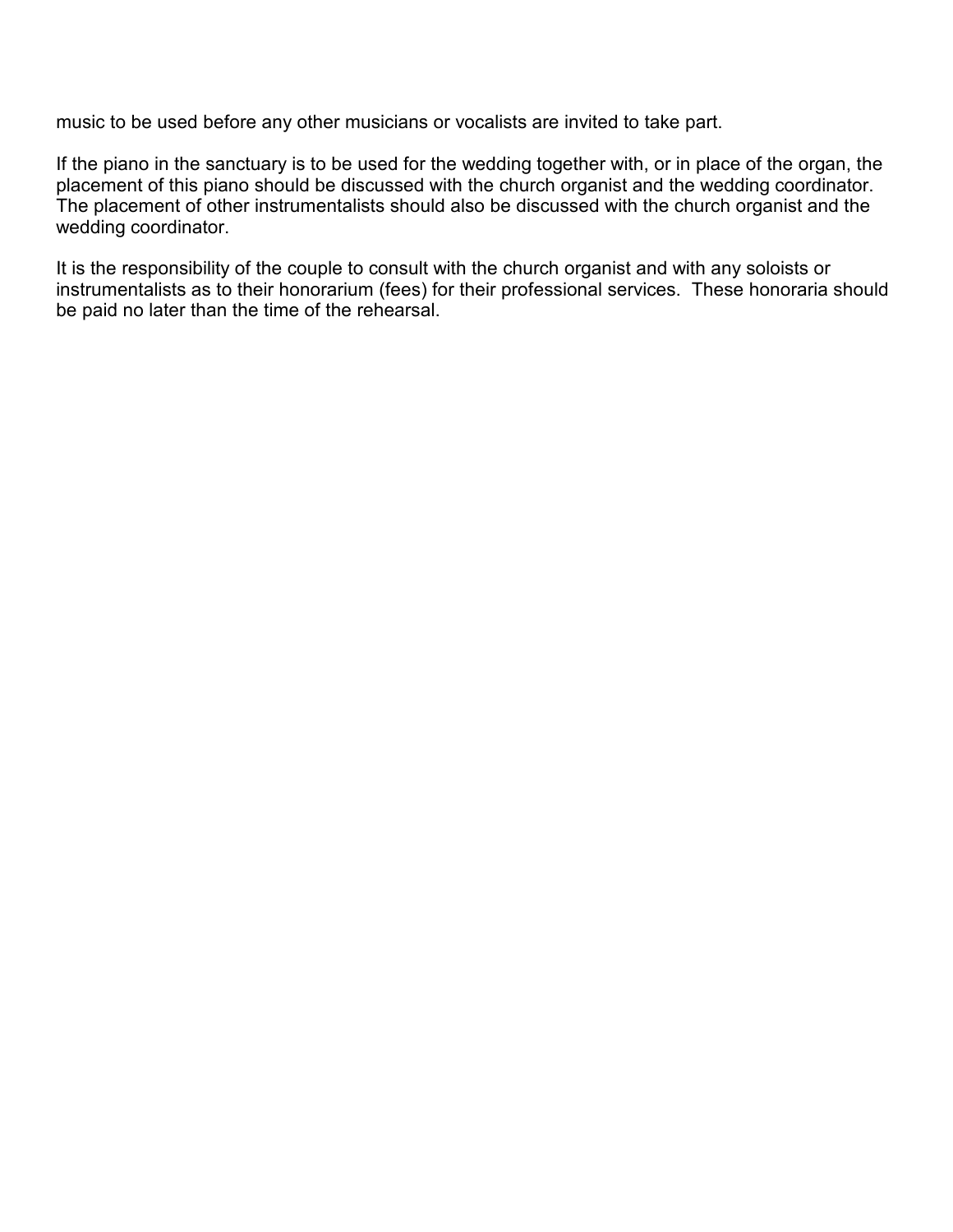## *First Presbyterian Church Corner of Jefferson and Clinton Streets Marianna, Florida 32446 (850) 526-2430*

## **WEDDING POLICIES ON PHOTOGRAPHY**

# **AND RECORDING**

The choice of a photographer for a wedding at the First Presbyterian Church is at the discretion of the couple. It is the responsibility of the couple to assure that the following church policies are understood, and agreed to, by the photographer chosen.

Since the marriage service is a service of worship, it should have no intrusions such as come from the taking of flash photographs or the movement of people to take pictures or to make recordings. It is requested, therefore, that no flash photographs be taken during the service. *This applies to family and guests with cameras as well.*

A professional photographer may take a picture from the rear of the sanctuary as the bride enters and as the couple recesses.

Time exposures, requiring no movement or distracting noises on the part of the photographer, may be taken from the rear of the sanctuary during the service.

After the service has concluded, flash pictures may be taken in the chancel area.

In order to expedite the taking of pictures before and after the ceremony, it is well to discuss in advance with the photographer the groups or persons to be photographed.

Any video or audio recordings of the service must be done without any distracting movement or noise on the part of those making the recordings. If such recordings are made it is the responsibility of the couple to make arrangements for the same and to inform those making them of these regulations. Location for video and audio recordings must be discussed with the wedding coordinator and be approved by the pastor no later than the time of the wedding rehearsal.

## **IT IS THE RESPONSIBILITY OF THE COUPLE TO INFORM THE PHOTOGRAPHER HIRED TO TAKE PICTURES, AS WELL AS FAMILY AND FRIENDS, OF THESE REGULATIONS.**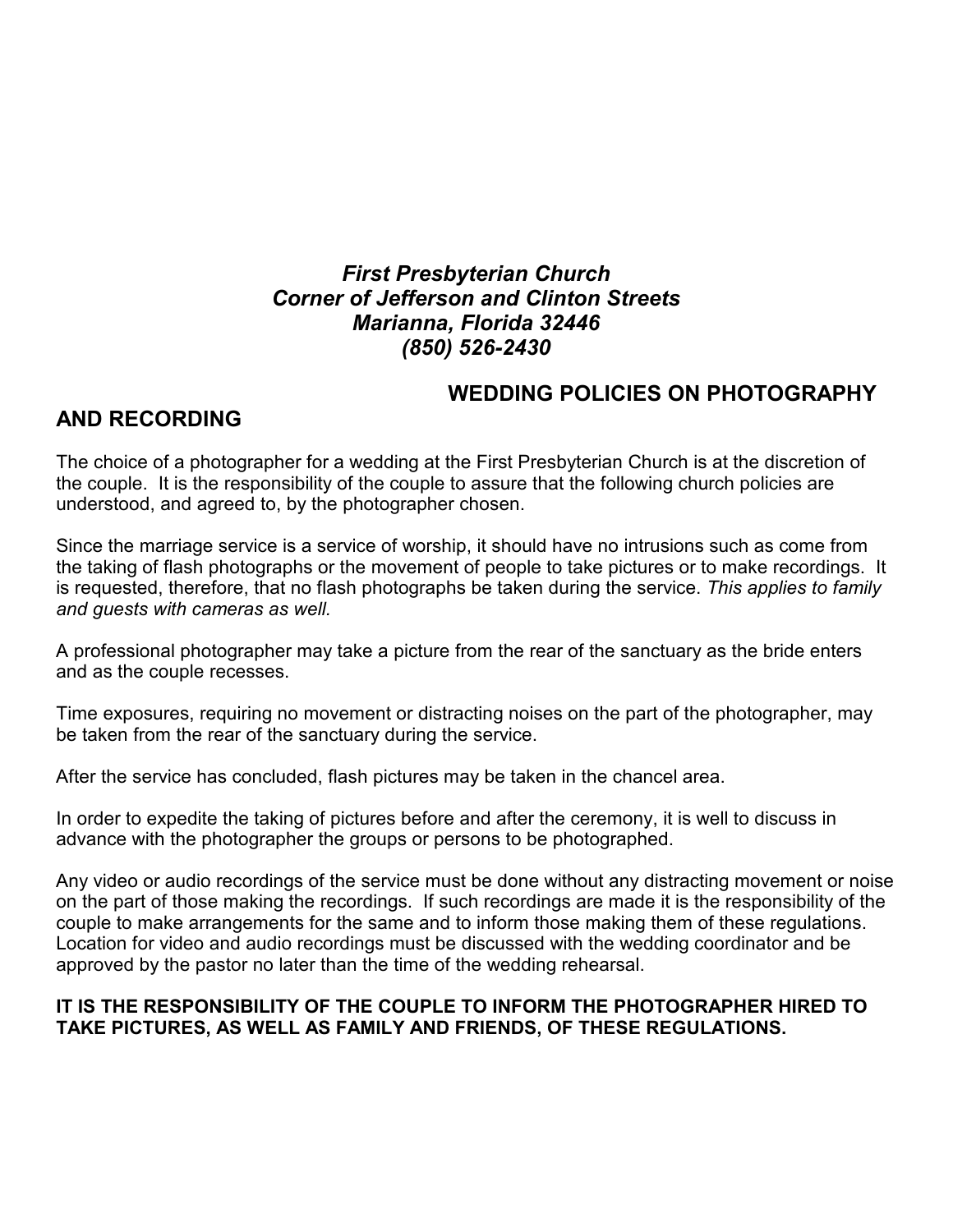## *First Presbyterian Church Corner of Jefferson and Clinton Streets Marianna, Florida 32446 (850) 526-2430*

# **WEDDING POLICIES ON DECORATIONS**

The Book of Order of the Presbyterian Church (U.S.A.) states:

## **Flowers, decorations, and other appointments should be appropriate to the place of worship, enhance the worshipers' consciousness of the reality of God, and reflect the integrity and simplicity of Christian life.**

In the light of that statement, the session recommends that all decorations be kept to a minimum in order not to detract from the beauty of the sanctuary and the stained glass windows.

Any decorations that are used are the responsibility of the couple. **It is their responsibility to inform those arranging the decorations of the following regulations:**

- (a) that tape, nails or staples may not be used on any of the furniture. Pew markers, if used, must be wrapped.
- b that floor and furniture must be protected from candle drippings and water spills.
- (c) that all candles must be non-drip, be in appropriate holders, and be located in places where they will not be in danger of being easily knocked over. (The church has no candelabra so it is the responsibility of the couple to provide their own candles and holders) For safety reasons candles may not be placed on any of the windows.
- (d) that nothing may be nailed or attached to the floors, walls or furnishings that will deface the property.
- (e) that the least amount of furniture at the front of the sanctuary be removed as possible. If the communion table, piano, baptismal font, pulpit, chancel chairs are removed this must be done in consultation with the church custodian prior to the rehearsal, and with arrangements being made for them to be set back in place as soon as possible following the ceremony. The church custodian shall be paid the appropriate fees for this extra work.
- (f) that if the communion table is removed the cross that generally is placed on the table must remain in a prominent place in the sanctuary.
- (g) that all decorations must be placed to ensure ease of access to the organ or any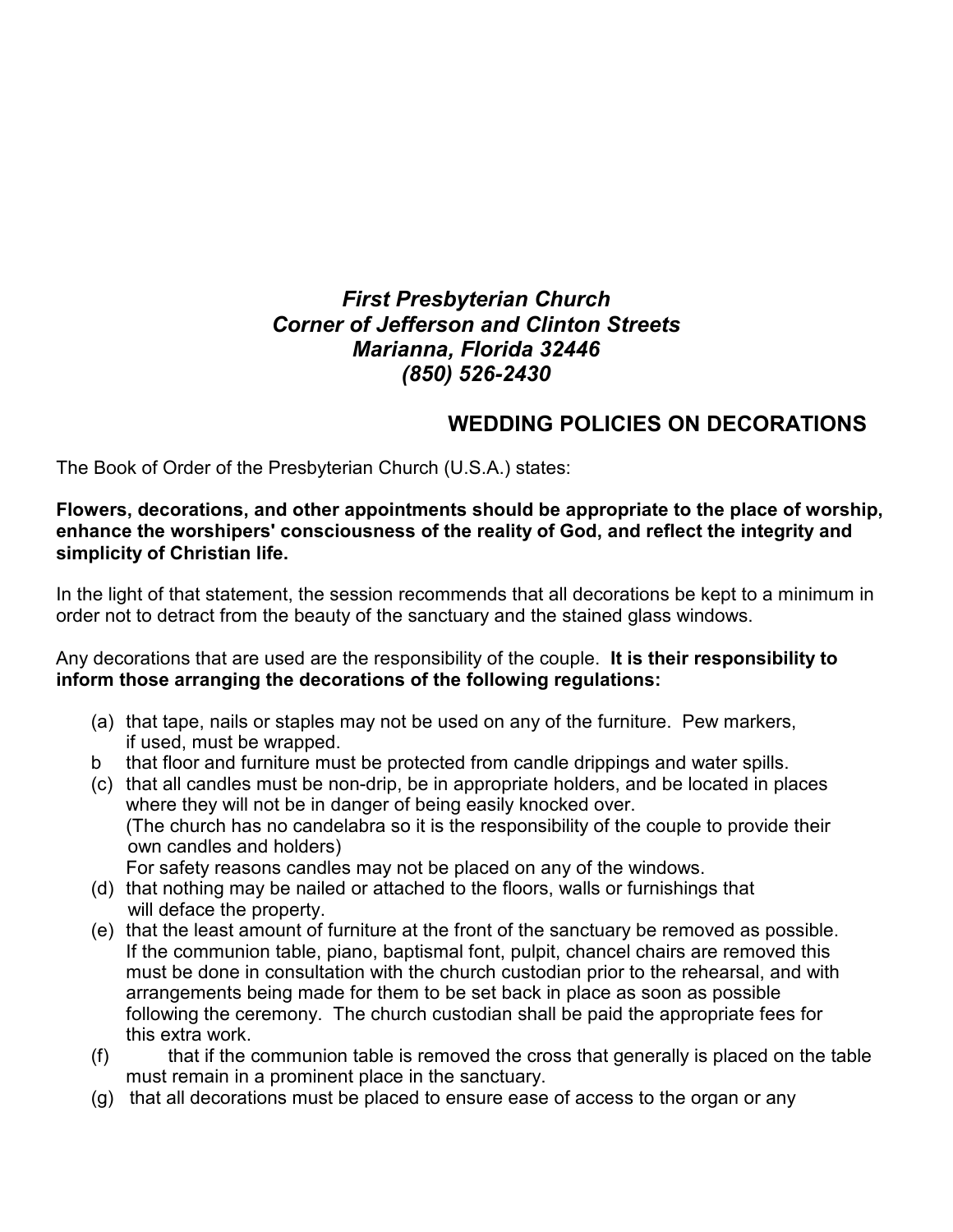other musical instruments which are being used.

- (h) that none of the regular banners, paraments or other hangings of the church may be removed.
- (i) that flowers may be placed on the movable flower stands which can be located at various positions in the front of the church.
- (j) that florists must provide their own containers to fit the church's brass urns. The the urns belonging to the church cannot be removed from the church.
- (k) that if the "Marriage" or "Unity" Candle is to be lit, this can be done only at the conclusion the ceremony, following the benediction. It is the responsibility of the couple to discuss this with the pastor in planning the service, and to discuss with the wedding coordinator the location of such a standing candelabra. If it is to be used, it should be available at the rehearsal.

 (Since the church does not have such a candelabra it is the responsibility of the couple to furnish the same and the appropriate non-drip candles)

- (l) that if a kneeling bench or any other additional items are to be used in the ceremony, these also should be available for the rehearsal.
- (m) that the total seating in the sanctuary (without the choir loft) is 216. (Facing from the back – Far right on Jefferson Street side 53; Center 55; Left 40; Far Left on Fellowship Hall side 68) Approximately 24 chairs may be added at different locations for a total of 240.
- (n) that all decorations must be removed as soon as possible after the ceremony. (This is particularly important for Saturday weddings since the church has no facilities to store flower stands and candelabra -- if arrangements cannot be made for these to be collected immediately following a Saturday wedding they should not be used)
- (o) that the facilities must be left as they were found. (Kitchen cleaned and swept, all decorations and other debris removed, flower boxes disposed of and trash placed in the large garbage cans outside the fellowship hall on Clinton Street, and sanctuary furniture returned to its original positions)
- (p) that no confetti, macaroni, rice or other products that litter and make clean-up difficult may be used inside or outside the buildings at weddings. Bird seed may be thrown on the grass areas only, and not on any sidewalks or driveways. Bubbles have become a more common form of send off with less incident of injury. The church will not be liable for accidents resulting in injury to persons sustained through the careless use of items to "shower" the bride and groom.

The Church has available for decorating the following items:

- a Two brass candlesticks and candles for use on the communion table.
- b Two movable wooden flower stands and matching brass vases for the placement of flower arrangements at the front of the sanctuary. **Liners must be provided by the florist.**
- (c) One brass candlelighter.
- (d) A step to be used to "step-up" to the chancel area when the communion table and pulpit are moved.

The white parament generally is used on the pulpit for weddings and the pastor generally wears a white stole.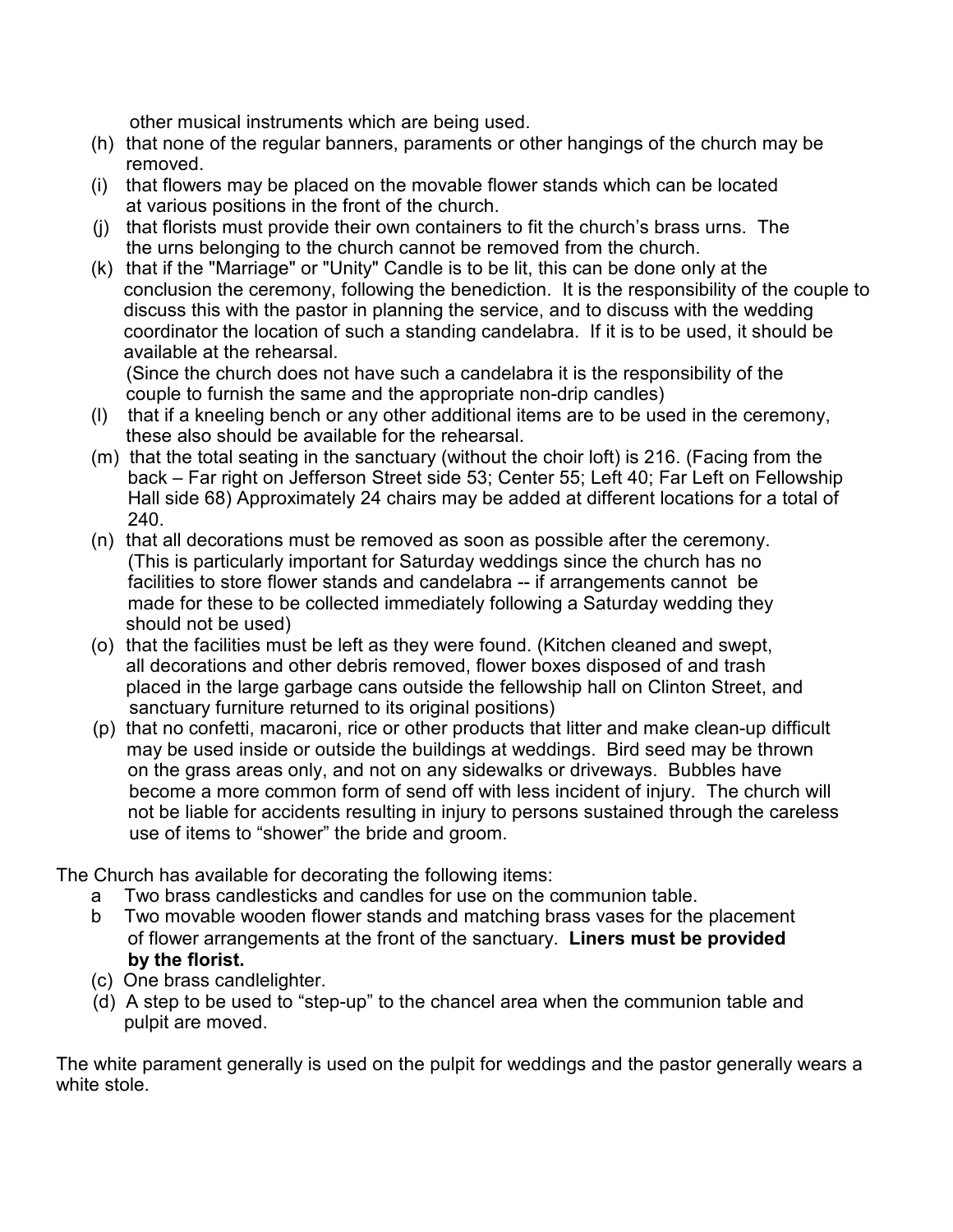If the flowers from the wedding are to be left for a subsequent Worship Service, please inform the church office when the application is made. The flowers may be only left if they do not conflict with what is already on the flower calendar. The person in charge of the arrangements for flowers and the chairperson of the worship and music committee will be informed of the plans for the flower arrangements. They may be left for further use in the narthex if memorial flowers are already in place for the sanctuary.

Arrangements regarding the day and hour when decorating will be done, and when any flower stands and candelabra will be collected following the ceremony, should be finalized with the wedding coordinator, who is responsible for assuring that access to the church is provided.

## *First Presbyterian Church Corner of Jefferson and Clinton Streets Marianna, Florida 32446 (850) 526-2430*

## **WEDDING POLICIES FOR**

# **CATERERS/RECEPTIONS**

The fellowship hall is available for wedding receptions and rehearsal dinners if there is no other activity scheduled for that area. If the reception and/or the rehearsal dinner is to be held in the fellowship hall, this should be reserved at the same time that the wedding date is set, or as soon as possible afterwards.

The use of kitchen appliances must be approved by a representative from the church's Evangelism and Fellowship Committee.

Those holding receptions or rehearsal dinners in the fellowship hall will provide all equipment except tables and chairs. The church does not furnish china, glassware, cutlery, tablecloths, decorations, or any such equipment.

It will be the responsibility of the caterer to see that the fellowship hall, along with the kitchen and any other rooms that are used, is cleaned and returned to its original arrangement after use. Following the reception no food may be left at the church.

No alcoholic beverages may be served at any function on the church premises.

No smoking is allowed in the church facilities.

Animals will not be allowed in the facilities, with the exception of certified service animals, unless authorized by the session.

Access to the church fellowship hall and kitchen should be coordinated with the wedding coordinator, or the church secretary.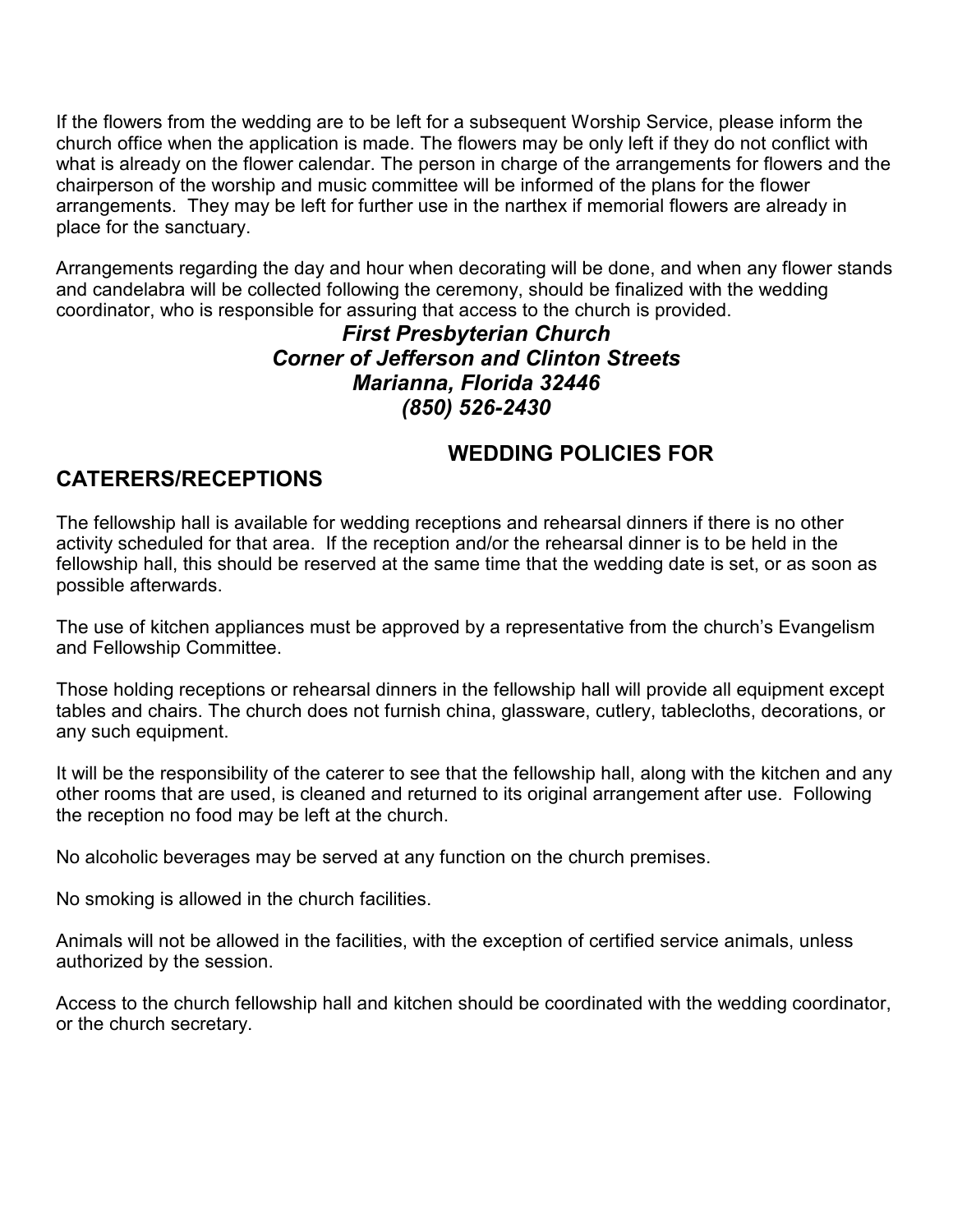# *First Presbyterian Church Marianna, Florida 32446*

## **WEDDING FEES**

## **MEMBERS**

## **MINIMUM FEES FOR THOSE ASSISTING MEMBERS WITH WEDDINGS AT THE FIRST PRESBYTERIAN CHURCH**

| 1. Use of Church Facilities                                                                                                                | No Charge                                |
|--------------------------------------------------------------------------------------------------------------------------------------------|------------------------------------------|
| 2. Church Custodian<br>Rehearsal and Wedding<br>Moving of Sanctuary Furniture<br><b>Church Reception</b><br><b>Church Rehearsal Dinner</b> | \$50.00<br>\$25.00<br>\$50.00<br>\$50.00 |
| 3. Musicians<br>Organist                                                                                                                   | \$100.00                                 |
| Additional if a vocalist or instrumentalist is used<br>for each additional rehearsal with other<br>musicians other than the full rehearsal | S.<br>35.00                              |

## 4. Pastoral Services

The pastor is happy to participate in your wedding. There is no charge, except for any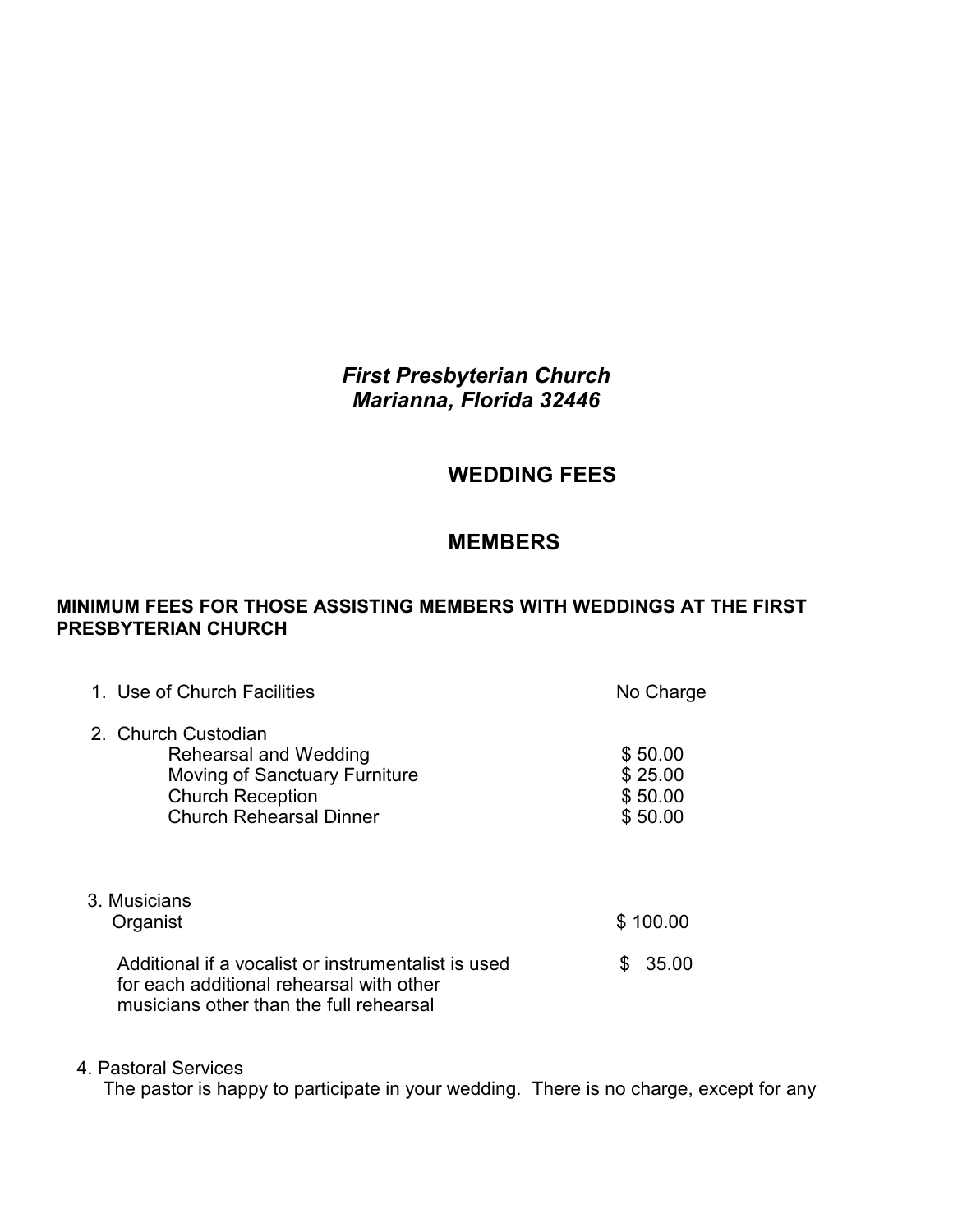programs used in counseling. An honorarium may be given if desired.

5. Wedding Coordinator

The honorarium should be set in consultation with the person who is being used.

Separate checks covering the individual fees should be made payable to:

Stanley Littleton, Organist

Melissa Krebeck, Custodian

## *First Presbyterian Church Marianna, Florida 32446*

## **WEDDING FEES**

## **NON-MEMBERS**

## **MINIMUM REQUIRED FEES FOR CHURCH AND FOR THOSE ASSISTING COUPLES WITH THEIR WEDDINGS AT THE FIRST PRESBYTERIAN CHURCH**

|  | 1. Wedding Ceremony in sanctuary<br><b>Wedding Ceremony and Rehearsal</b><br>Use of Fellowship Hall for reception<br>or rehearsal dinner | \$50.00<br>\$75.00 |                           |  |
|--|------------------------------------------------------------------------------------------------------------------------------------------|--------------------|---------------------------|--|
|  |                                                                                                                                          |                    | \$50.00 for each occasion |  |
|  | 2. Organist<br>Additional if a vocalist or instrumentalist is used                                                                       |                    | \$100.00                  |  |
|  | Fee for each additional rehearsal with other<br>musicians other than the full rehearsal                                                  | \$.                | 35.00                     |  |
|  | 3. Custodian (to be paid in addition to the fees to the church)                                                                          |                    |                           |  |
|  | Rehearsal and Wedding                                                                                                                    |                    | \$50.00                   |  |
|  | Moving of Sanctuary Furniture                                                                                                            |                    | \$25.00                   |  |
|  | <b>Church Reception</b>                                                                                                                  |                    | \$50.00                   |  |
|  | <b>Church Rehearsal Dinner</b>                                                                                                           |                    | \$50.00                   |  |
|  | 4. Pastoral Services (for pastor of the church)<br>(plus any charges for programs used in counseling)                                    |                    | \$100.00                  |  |

5. Wedding Coordinator

The honorarium should be set in consultation with the person who is being used.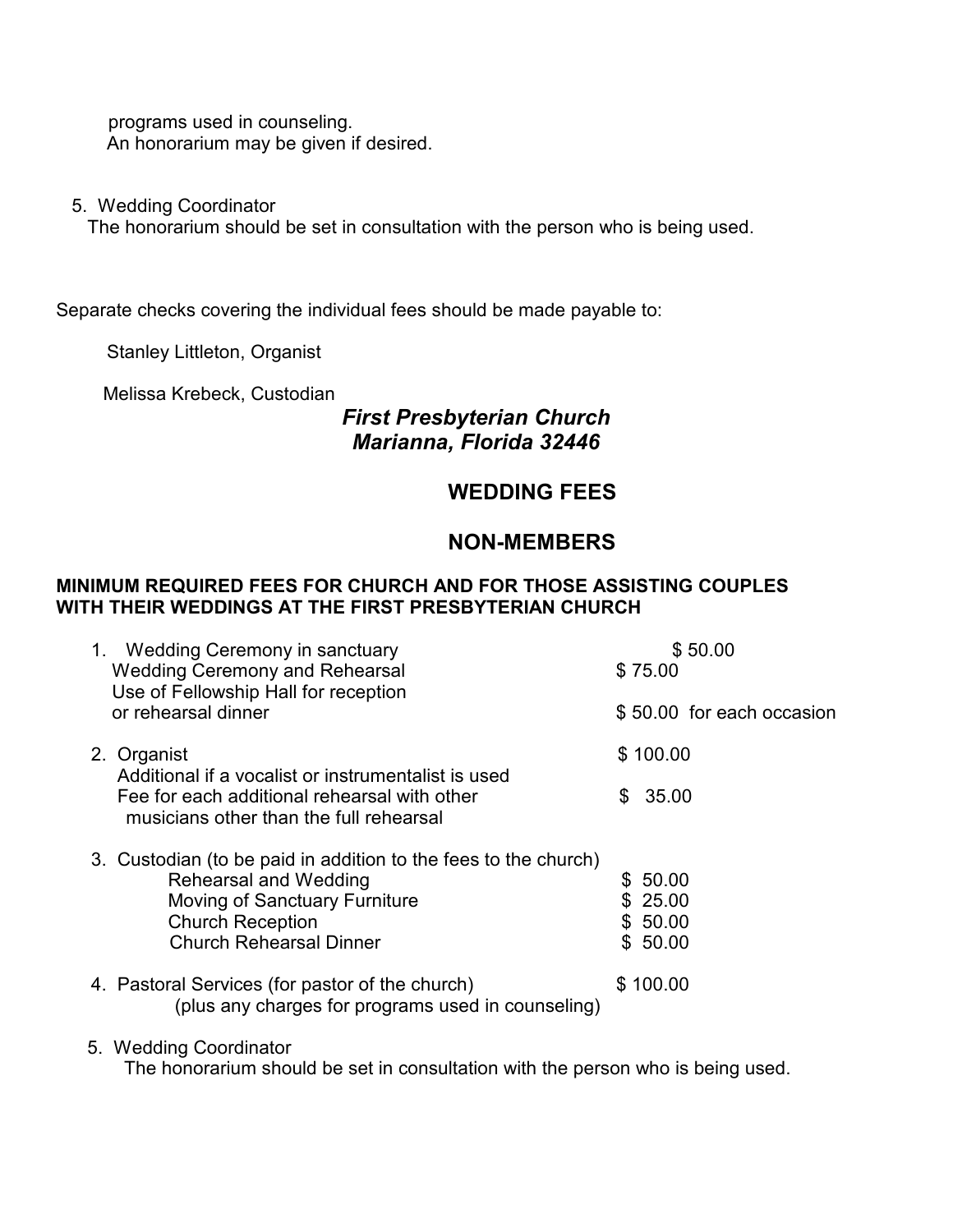6. Security Deposit **\$ 100.00** 

 *(This deposit is to be paid with the wedding application. It will be returned by mail after the wedding if not needed for additional cleaning or repair.)*

#### **The fees for the use of the church, and the custodian must be paid regardless of who officiates at the service, who directs the wedding, or who plays the organ.**

Separate checks covering the individual fees should be made payable to:

- 1. First Presbyterian Church
- 2. Stanley Littleton, Organist
- 3. Melissa Krebeck, Custodian
- 4. Huw Christopher, Pastor, or the minister conducting the ceremony
- 5. Your Wedding Coordinator

These checks should be brought to the church office prior to the rehearsal or given to the wedding coordinator at the rehearsal to distribute to the appropriate people.

## **CONCLUSION**

The pastor and the church staff will be available for consultation on any matters regarding your wedding. They may be contacted at the church office, (850) 526-2430, or at the numbers listed below. Couples are reminded to complete the attached forms and to return them to the church office at least two weeks prior to the wedding to assist the pastor and the church staff in preparing for the ceremony.

For your records and those of the First Presbyterian Church your marriage will be recorded by the church as required by the *Book of Order* in the minutes of the session and also in the church register.

## **FIRST PRESBYTERIAN CHURCH STAFF**

**PASTOR:** Huw Christopher (Work) (850) 526-2430 (Home) (850) 482-8118 E-Mail: huwc@embarqmail.com

**ORGANIST:** Stanley Littleton (Work) (850) 526-3181 (Home) (850) 482-9631 E-mail: slittles@embarqmail.com

## **ADMINISTRATIVE ASSISTANT:** Valerie Marlow

 (Office) (850) 526-2430 (Monday through Thursday, 8:00 a.m. to 5:00 p.m. Fridays, 8:00 a.m. to 3 p.m.) E-mail: firstpresmarianna@earthlink.net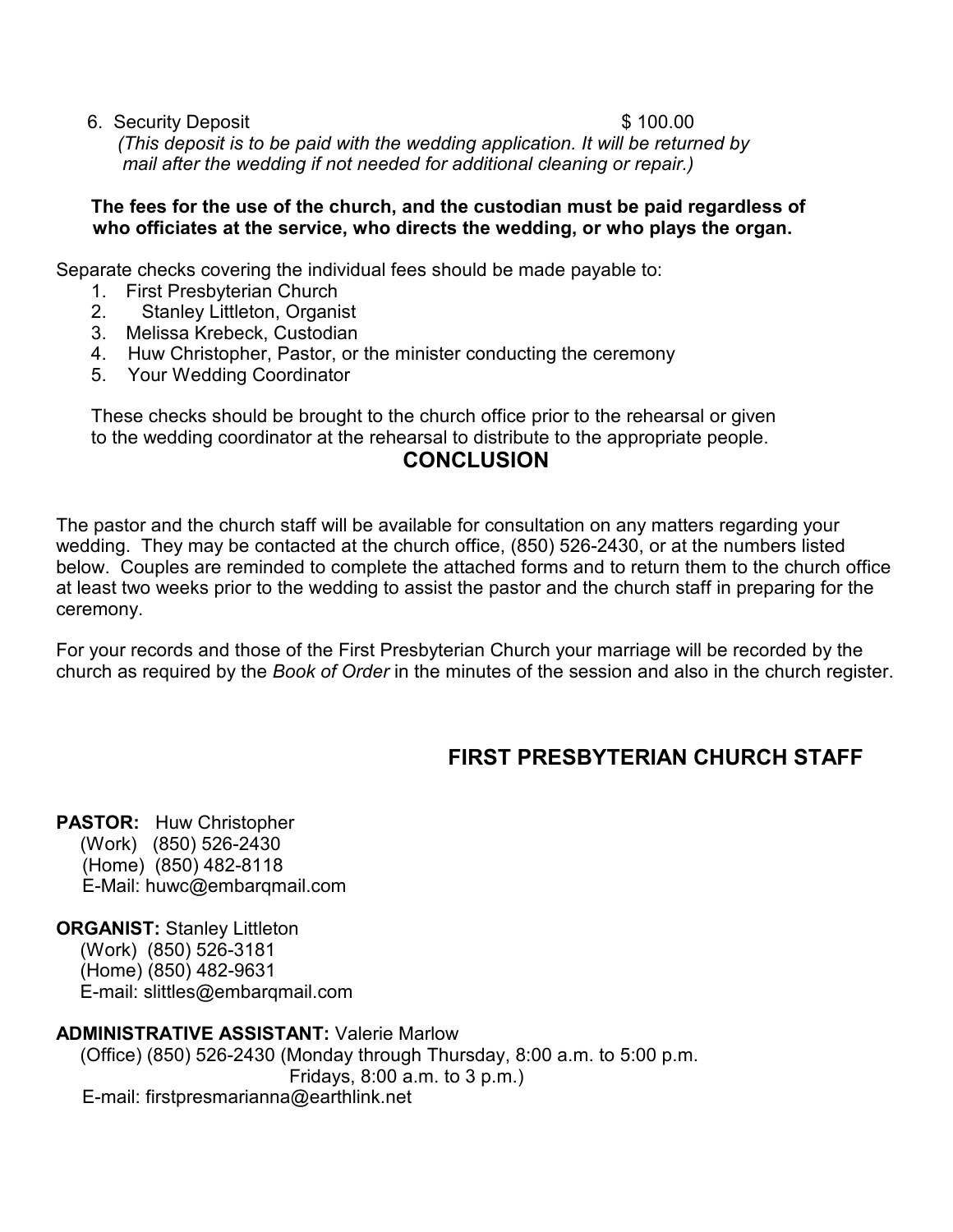#### **CUSTODIAN:** Melissa Krebeck

All communication with the custodian should be done through the Administrative Assistant or your Wedding Coordinator.

## **FIRST PRESBYTERIAN CHURCH, MARIANNA, FLORIDA WEDDING APPLICATION**

*(Please bring this completed application form when you come to meet with the pastor. An initial meeting with the pastor must be held and a \$100.00 deposit must be paid (by nonmembers) before the date can be reserved on the church calendar.)*

|                                                                                                                                                                                                                               | Time: __________________________          |
|-------------------------------------------------------------------------------------------------------------------------------------------------------------------------------------------------------------------------------|-------------------------------------------|
|                                                                                                                                                                                                                               | $Time: \underline{\qquad \qquad \qquad }$ |
|                                                                                                                                                                                                                               |                                           |
| Bride:                                                                                                                                                                                                                        |                                           |
|                                                                                                                                                                                                                               |                                           |
|                                                                                                                                                                                                                               |                                           |
| E-mail Address: University of the Contract of the Contract of the Contract of the Contract of the Contract of the Contract of the Contract of the Contract of the Contract of the Contract of the Contract of the Contract of |                                           |
| Member of First Presbyterian Church? _______Yes ________ No                                                                                                                                                                   |                                           |
|                                                                                                                                                                                                                               |                                           |
|                                                                                                                                                                                                                               |                                           |
|                                                                                                                                                                                                                               |                                           |
|                                                                                                                                                                                                                               |                                           |
|                                                                                                                                                                                                                               |                                           |
|                                                                                                                                                                                                                               |                                           |

## **Groom:**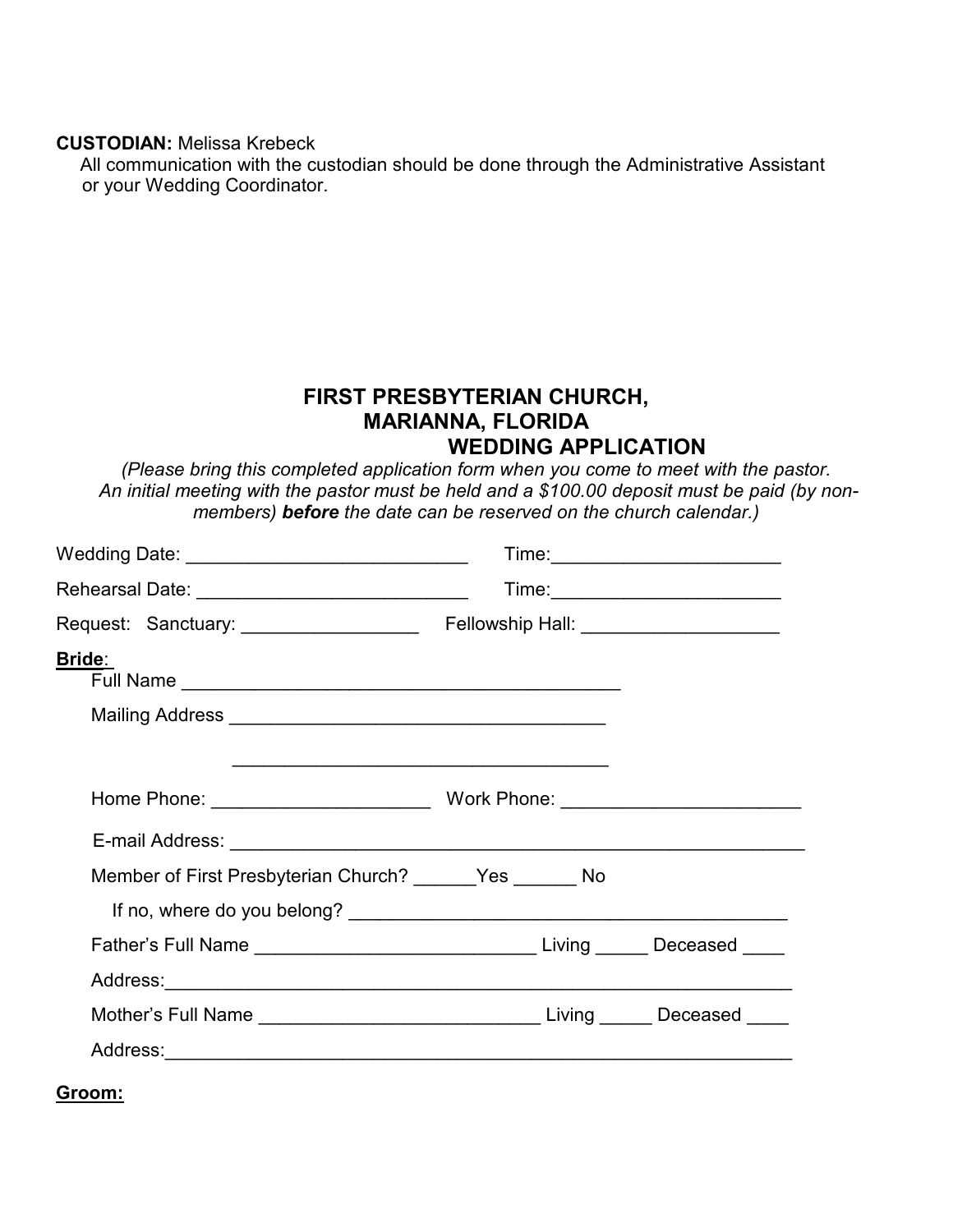| Member of First Presbyterian Church? ______Yes ______ No |  |  |                                                                                                                               |
|----------------------------------------------------------|--|--|-------------------------------------------------------------------------------------------------------------------------------|
|                                                          |  |  |                                                                                                                               |
|                                                          |  |  |                                                                                                                               |
|                                                          |  |  |                                                                                                                               |
|                                                          |  |  | <u> 1989 - Johann John Stone, mars et al. 1989 - John Stone, mars et al. 1989 - John Stone, mars et al. 1989 - John Stone</u> |
|                                                          |  |  |                                                                                                                               |
|                                                          |  |  |                                                                                                                               |
|                                                          |  |  |                                                                                                                               |
| Telephone Number _____________________________           |  |  |                                                                                                                               |
|                                                          |  |  |                                                                                                                               |
|                                                          |  |  |                                                                                                                               |
|                                                          |  |  |                                                                                                                               |
| <b>Address</b>                                           |  |  |                                                                                                                               |
| <b>Telephone Number</b>                                  |  |  |                                                                                                                               |
|                                                          |  |  |                                                                                                                               |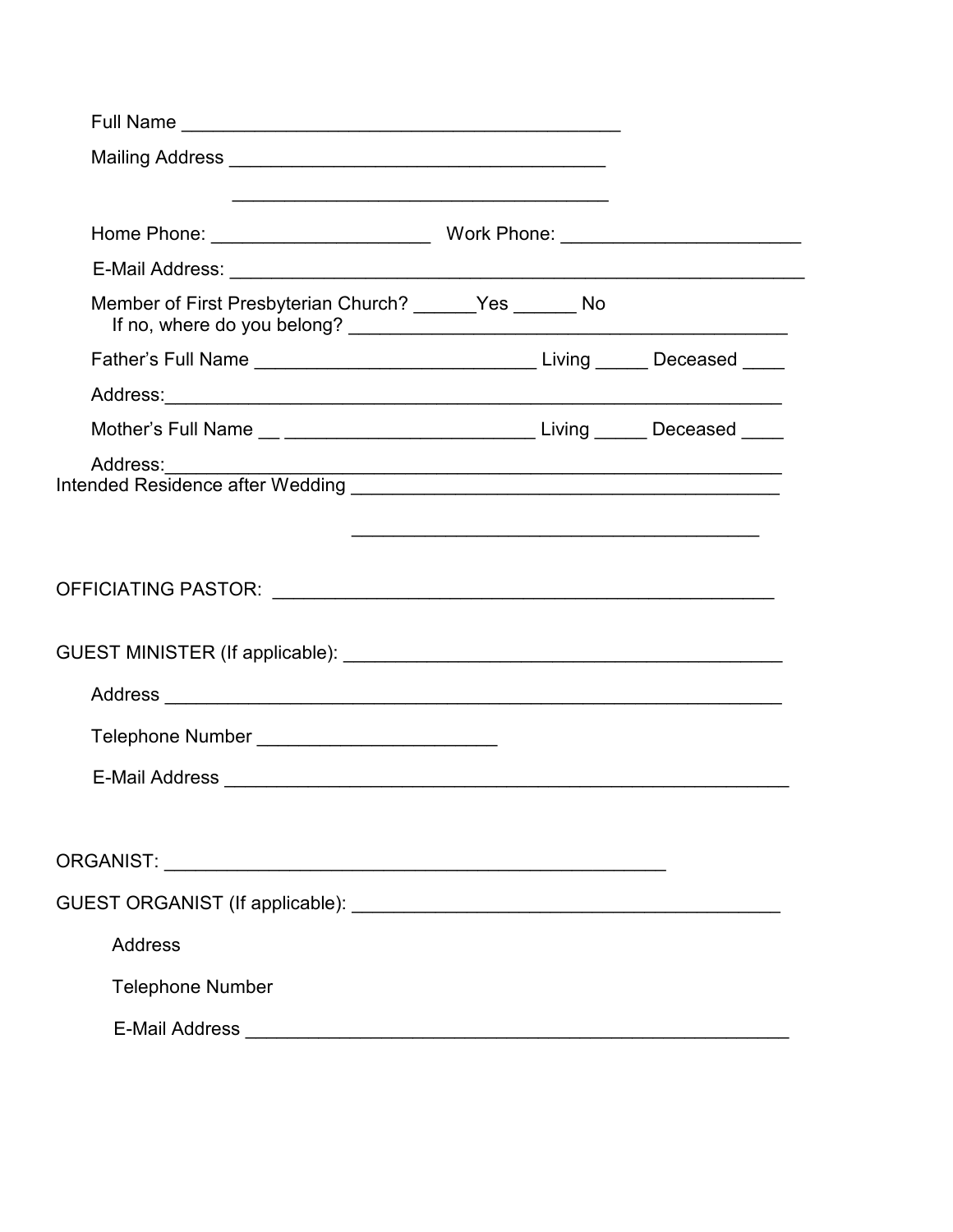| WEDDING COORDINATOR: VERTICAL COORDINATOR:                                                                                                                                                  |                       |  |  |
|---------------------------------------------------------------------------------------------------------------------------------------------------------------------------------------------|-----------------------|--|--|
| <b>Address</b>                                                                                                                                                                              |                       |  |  |
| <b>Telephone Number</b>                                                                                                                                                                     |                       |  |  |
|                                                                                                                                                                                             |                       |  |  |
| Will the flowers be left for a worship service following the ceremony?<br>(The flowers may only be left if they do not conflict with arrangements already on the<br>church flower calendar) |                       |  |  |
|                                                                                                                                                                                             |                       |  |  |
|                                                                                                                                                                                             |                       |  |  |
|                                                                                                                                                                                             | <b>FOR OFFICE USE</b> |  |  |
| Required Deposit of \$100.00 paid (non-members only)                                                                                                                                        |                       |  |  |
| Approval needed for Wedding Coordinator ___________ Yes ______________ No                                                                                                                   |                       |  |  |
| Approval needed for guest minister ___________Yes __________________No                                                                                                                      |                       |  |  |
|                                                                                                                                                                                             |                       |  |  |
| Rehearsal and Wedding Dates placed on church calendar                                                                                                                                       |                       |  |  |
| Information forwarded to                                                                                                                                                                    |                       |  |  |
| Chairperson of the Worship and Music Committee ____________                                                                                                                                 |                       |  |  |
| Chairperson of the Flower Committee ____________                                                                                                                                            |                       |  |  |
| Organist <sub>__________</sub>                                                                                                                                                              |                       |  |  |
|                                                                                                                                                                                             |                       |  |  |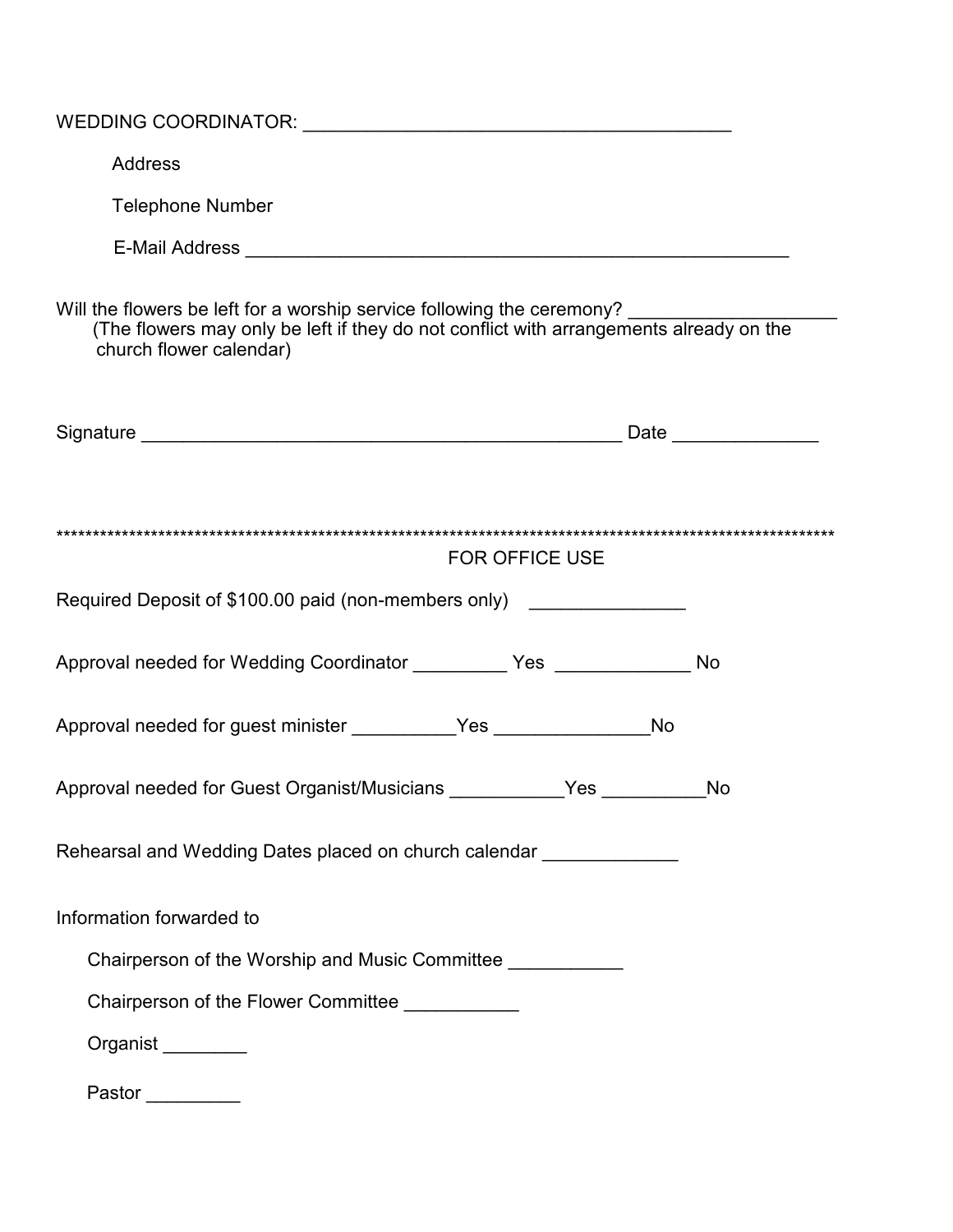Session \_\_\_\_\_\_\_\_\_

## **FIRST PRESBYTERIAN CHURCH, MARIANNA, FLORIDA FORM FOR THE WEDDING COORDINATOR**

*(Please fill out and bring with you when you meet with the* 

| <b>Wedding Coordinator.)</b>     |                                                             | $1.1.00000$ and $2.0000$ and $2.0000$ and $2.0000$ and $2.0000$ and $2.0000$ and $2.0000$ and $2.0000$ and $2.0000$ and $2.0000$ and $2.0000$ and $2.0000$ and $2.0000$ and $2.0000$ and $2.0000$ and $2.0000$ and $2.0000$ a |
|----------------------------------|-------------------------------------------------------------|-------------------------------------------------------------------------------------------------------------------------------------------------------------------------------------------------------------------------------|
| <b>BRIDE</b>                     | <b>HOME PHONE</b>                                           | <b>WORK PHONE</b>                                                                                                                                                                                                             |
| <b>GROOM</b>                     | <b>HOME PHONE</b>                                           | <b>WORK PHONE</b>                                                                                                                                                                                                             |
| <b>BRIDE'S PARENTS</b>           | <u> 1989 - Johann Stoff, amerikansk politiker (d. 1989)</u> |                                                                                                                                                                                                                               |
|                                  |                                                             |                                                                                                                                                                                                                               |
| REHEARSAL: DATE ________________ | TIME ____________________________                           |                                                                                                                                                                                                                               |
| DATE <b>DATE</b><br>WEDDING:     | <b>TIME</b><br><u> 1989 - Johann Barbara, martin a</u>      |                                                                                                                                                                                                                               |
|                                  |                                                             |                                                                                                                                                                                                                               |

TIME THE CHURCH WILL NEED TO BE OPENED ON THE DAY OF THE WEDDING (Please coordinate this time with the florist, caterer, photographer, etc.)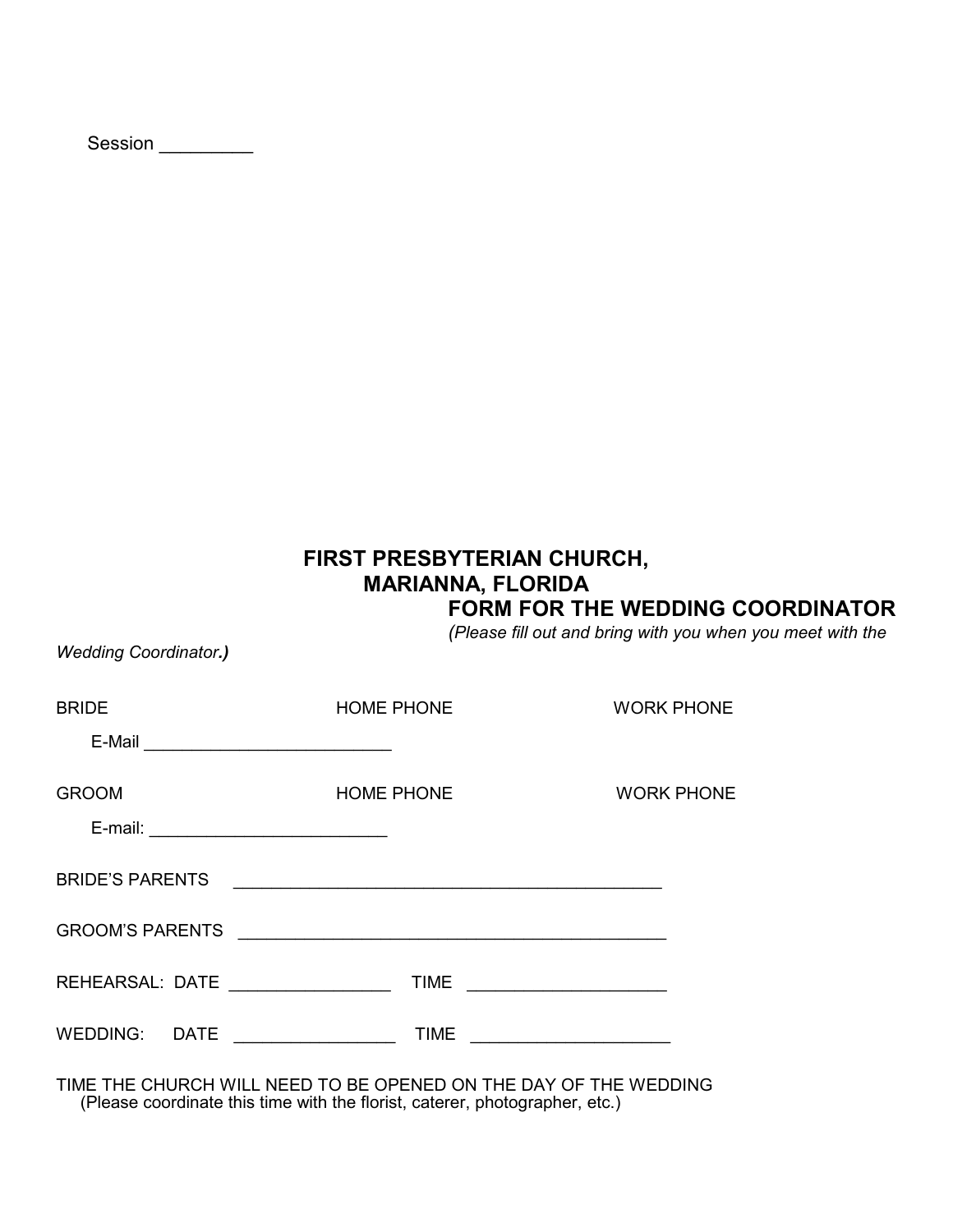NUMBER OF WEDDING GUESTS EXPECTED

## **WEDDING PARTY**

MEMBER OF WEDDING PARTY RELATIONSHIP TO BRIDE/GROOM

BRIDE'S ESCORT

MAID OF HONOR

MATRON OF HONOR

**BRIDESMAIDS** 

BEST MAN

USHERS

FLOWER GIRL (Name and age) \_\_\_\_\_\_\_\_\_\_\_\_\_\_\_\_\_\_\_\_\_\_\_ \_\_\_\_\_\_\_\_\_\_\_\_\_\_\_\_\_\_\_\_\_\_\_\_\_\_\_\_\_ RING BEARER (Name and age) \_\_\_\_\_\_\_\_\_\_\_\_\_\_\_\_\_\_\_\_\_\_\_ \_\_\_\_\_\_\_\_\_\_\_\_\_\_\_\_\_\_\_\_\_\_\_\_\_\_\_\_\_

ESCORTS:

BRIDE'S MOTHER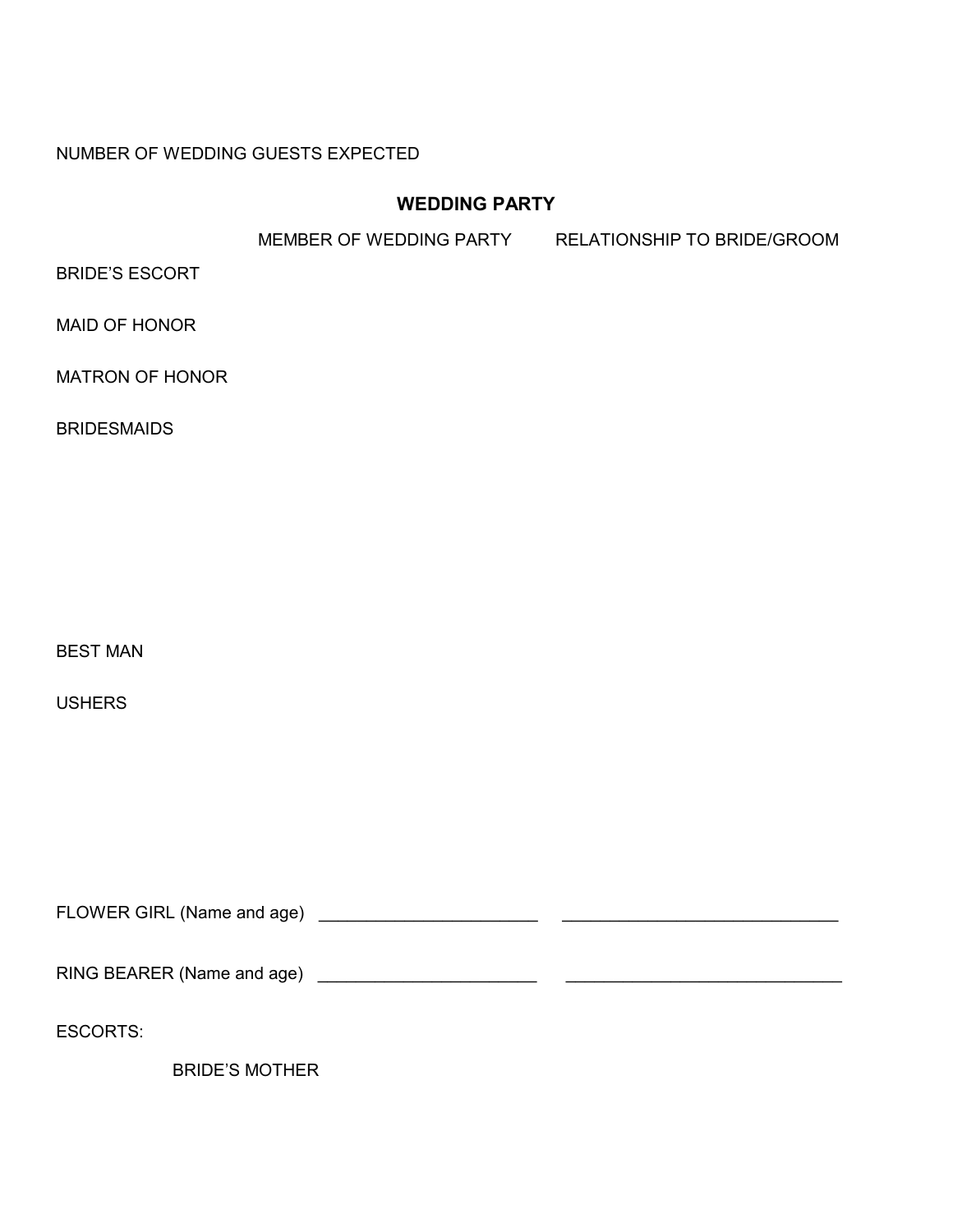#### GROOM'S MOTHER

#### OTHER PERSONS TO BE ESCORTED IN AND OUT

By Whom

By Whom

By Whom

IS THERE TO BE A BRIDE'S AND GROOM'S SIDE

HOW MANY ROWS SHOULD BE RESERVED FOR THE BRIDE'S FAMILY

HOW MANY ROWS SHOULD BE RESERVED FOR THE GROOM'S FAMILY

#### HOW WILL THE CONGREGATION BE DISMISSED

(For practical purposes, picture-taking and reception, a receiving line at the church is discouraged.)

WILL THERE BE A GUEST REGISTER AT THE CEREMONY

If yes, who will be in charge of it?

WILL THERE BE BULLETINS FOR THE SERVICE

If yes, who will be in charge of distributing them?

WILL THE FLOWERS BE LEFT FOR A WORSHIP SERVICE FOLLOWING THE CEREMONY? (The flowers may only be left if they do not conflict with arrangements already on the Church flower calendar)

If Yes, how should the flowers be listed in the church bulletin?

how will they be used following the church service?

USE OF CANDLES DURING THE CEREMONY.

How many candles will be used and where will these candles be located in the sanctuary?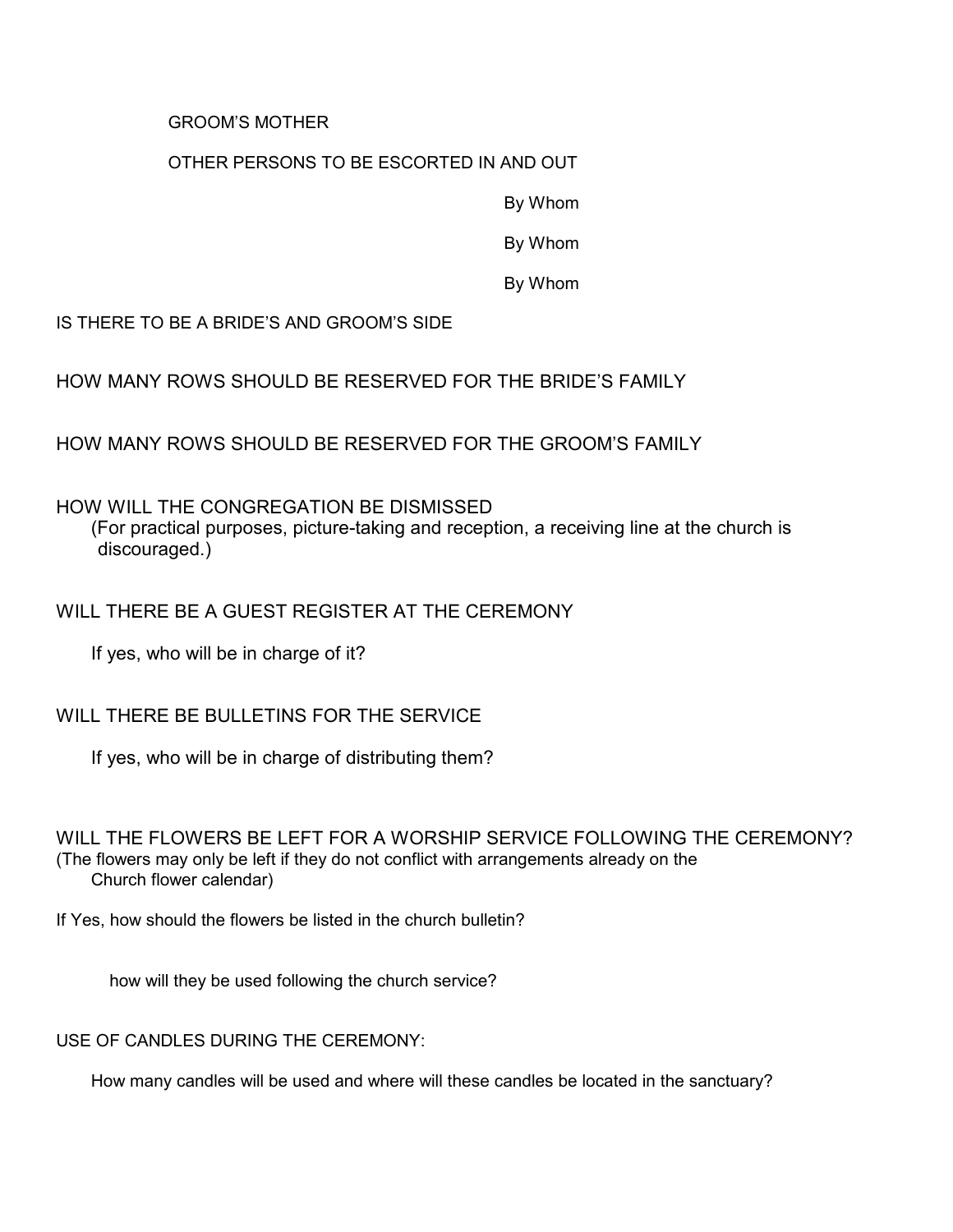Who will be providing the candles/candelabra?

Who will be responsible for the removal of candles/candelabra following the ceremony?

| LIGHTING OF CANDLES (other than "Unity" candle):       |                          |
|--------------------------------------------------------|--------------------------|
| <b>BY WHOM</b>                                         | <b>WHEN</b>              |
| If the "marriage" or "unity" candle is to be used      |                          |
| Where will it be located?<br>Where will it be located? |                          |
| To be lit by?                                          |                          |
| When to be lit?                                        |                          |
|                                                        |                          |
| <b>LEADERSHIP:</b>                                     |                          |
| <b>PASTOR</b>                                          | <b>TELEPHONE NUMBER</b>  |
| <b>GUEST MINISTER</b>                                  | <b>TELEPHONE NUMBER</b>  |
| <b>ORGANIST</b>                                        | <b>TELEPHONE NUMBER</b>  |
| <b>OTHER INSTRUMENTS</b>                               |                          |
| <b>SOLOIST</b>                                         | When will solos be sung? |
| <b>PHOTOGRAPHER</b>                                    | <b>TELEPHONE NUMBER</b>  |
| <b>VIDEO</b>                                           | <b>TELEPHONE NUMBER</b>  |
| <b>AUDIO</b>                                           | <b>TELEPHONE NUMBER</b>  |
| <b>FLORIST</b>                                         | <b>TELEPHONE NUMBER</b>  |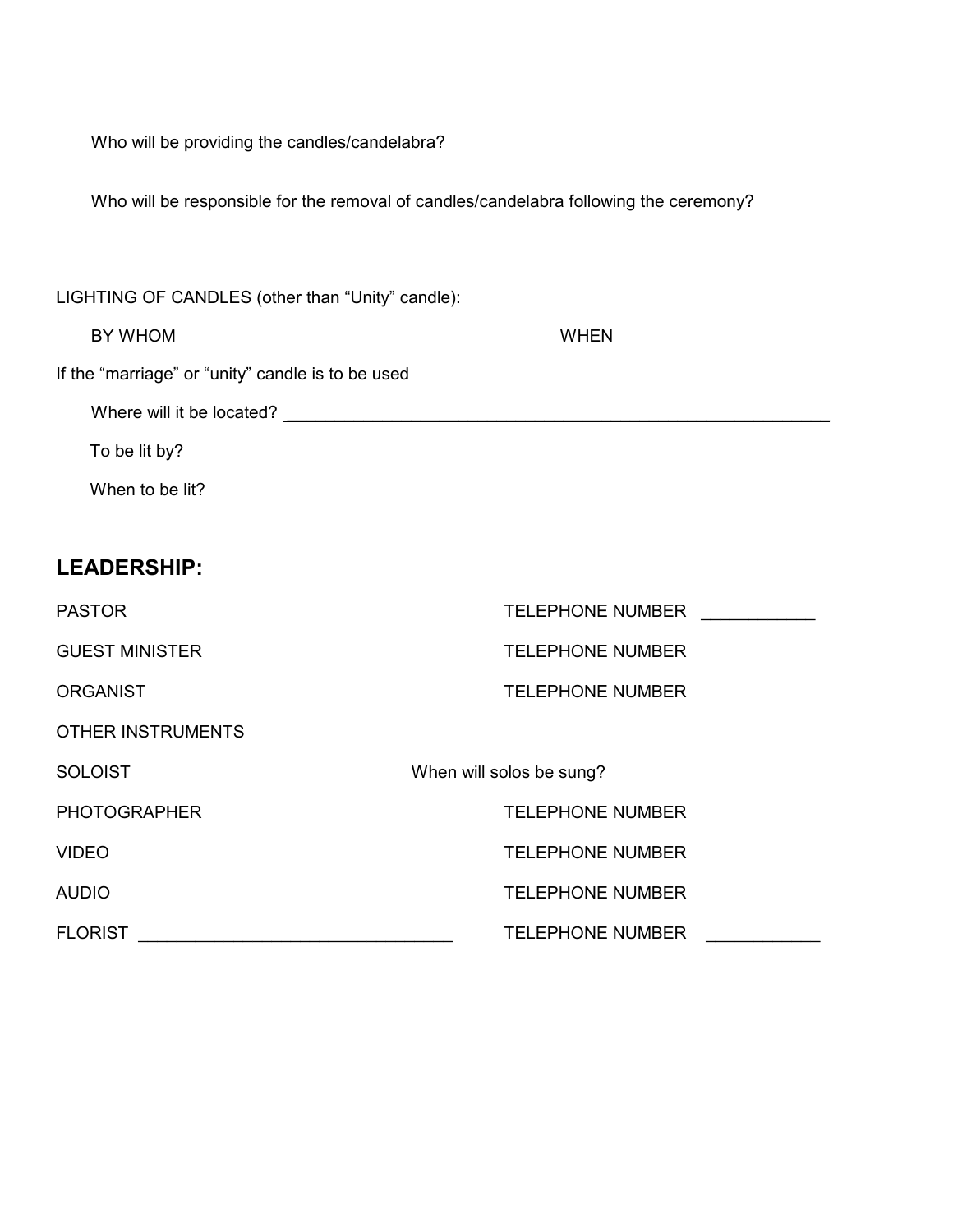# **FIRST PRESBYTERIAN CHURCH, MARIANNA, FLORIDA FORM FOR THE OFFICIATING PASTOR**

*(Please fill out and return to the officiating pastor at least two weeks before the ceremony.)*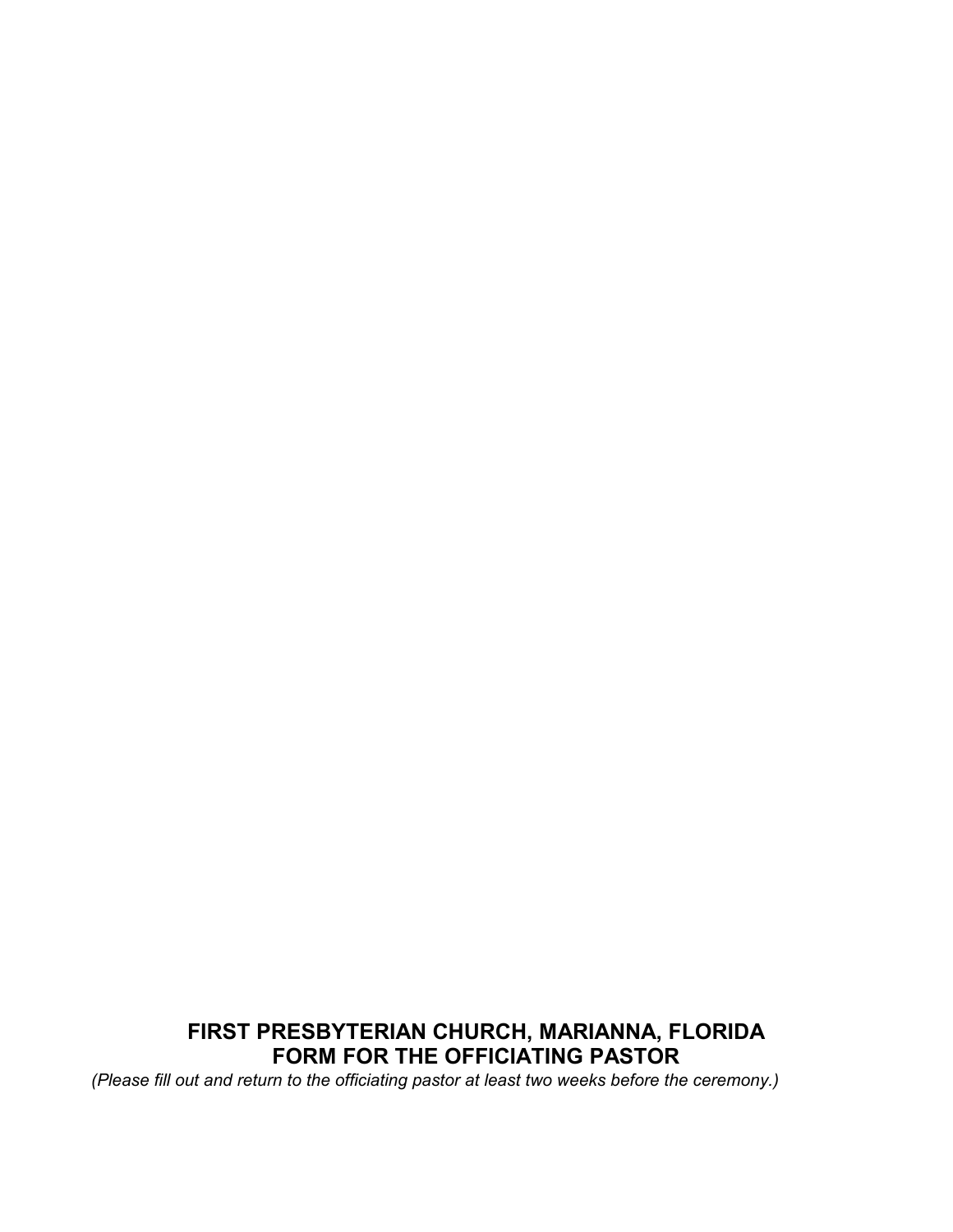| <b>ADDRESS</b>                                                                 |  |                     |                         |                                |
|--------------------------------------------------------------------------------|--|---------------------|-------------------------|--------------------------------|
|                                                                                |  |                     |                         |                                |
|                                                                                |  |                     |                         |                                |
| <b>BRIDE'S PARENTS</b>                                                         |  |                     |                         |                                |
|                                                                                |  |                     |                         |                                |
| <b>ADDRESS</b>                                                                 |  |                     |                         |                                |
|                                                                                |  |                     |                         |                                |
|                                                                                |  |                     |                         |                                |
| <b>GROOM'S PARENTS</b>                                                         |  |                     |                         |                                |
| Is this a first time marriage? Bride:                                          |  |                     | Groom:                  |                                |
| WEDDING: DATE                                                                  |  | <b>TIME</b>         |                         |                                |
| REHEARSAL: DATE                                                                |  | <b>TIME</b>         |                         |                                |
| TIME OF REHEARSAL DINNER (if any)                                              |  |                     |                         |                                |
| PLACE OF WEDDING RECEPTION                                                     |  |                     |                         |                                |
| ADDRESS AFTER MARRIAGE                                                         |  |                     |                         |                                |
|                                                                                |  | <b>THE CEREMONY</b> |                         |                                |
| How many rings will be exchanged?                                              |  |                     | Will bulletins be used? |                                |
| How many guests are expected?                                                  |  |                     |                         | Will a kneeling bench be used? |
| Will there be any candles?                                                     |  |                     |                         |                                |
| Type and location in sanctuary                                                 |  |                     |                         |                                |
| Will there be a "Unity" Candle? _____________________Where will it be located? |  |                     |                         |                                |
| Organist                                                                       |  |                     |                         |                                |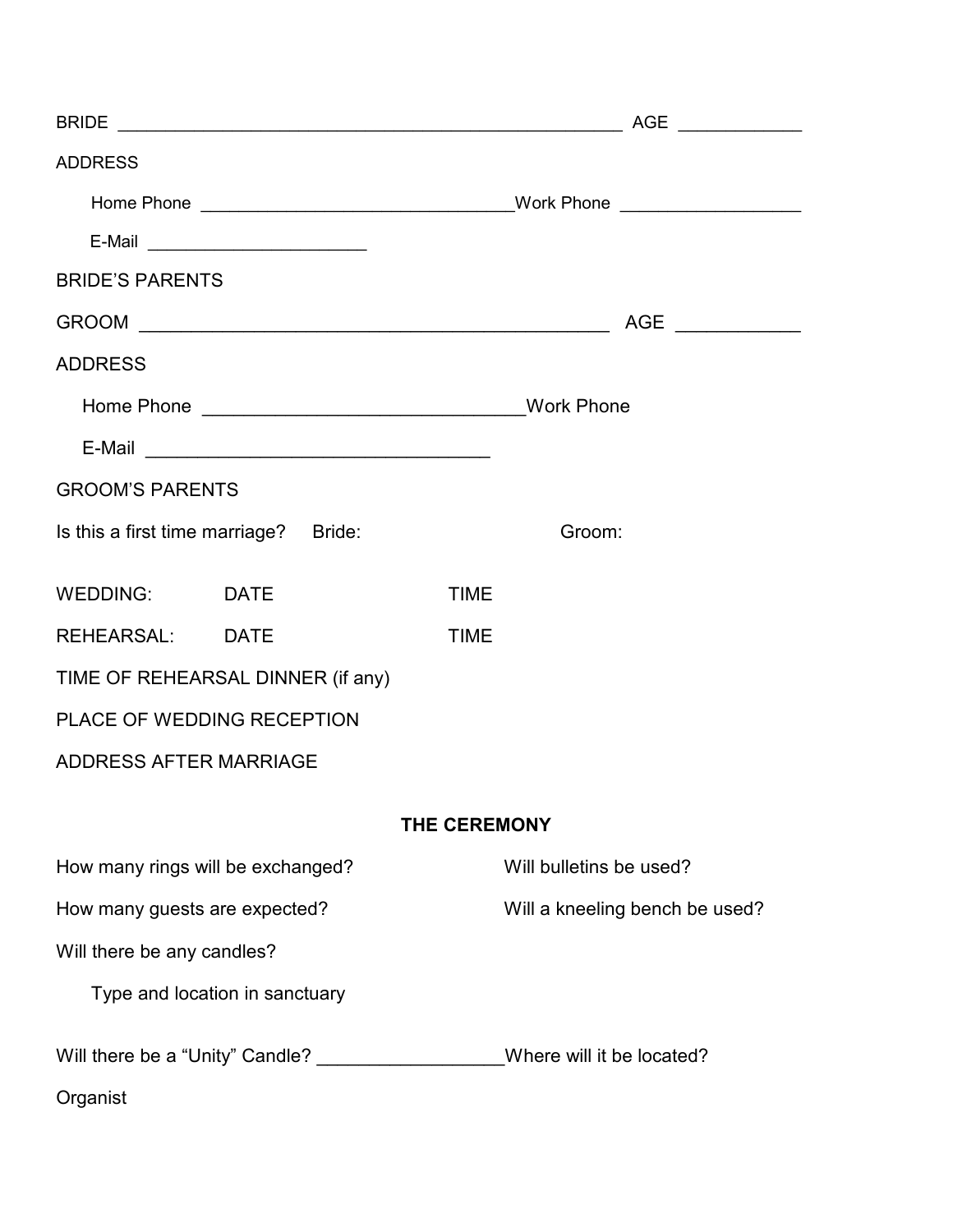#### Soloist

What solos will be sung and at what time

Other instrumentalist

Will there be any hymns sung by the congregation?

Which Affirmation by the family is being used? Long \_\_\_\_\_\_\_\_\_\_\_\_\_\_\_\_\_\_\_\_\_\_\_\_\_\_\_\_

What Scripture would you like to have used?

Will any audio or video recordings be made?

If yes, by whom?

Wedding Coordinator

Phone \_\_\_\_\_\_\_\_\_\_\_\_\_\_\_\_\_\_\_\_\_\_\_\_\_\_\_E-mail: \_\_\_\_\_\_\_\_\_\_\_\_\_\_\_\_\_\_\_\_\_\_\_\_\_

Florist

Photographer

When will the main group of photographs be taken?

If the main group of pictures is to be taken before the ceremony, at what time is the pastor expected to be present for the photographs?

## *THE WEDDING PARTY*

| <b>MAID OF HONOR</b>   | <b>BEST MAN</b> |
|------------------------|-----------------|
| <b>MATRON OF HONOR</b> |                 |
| <b>BRIDESMAIDS</b>     | <b>USHERS</b>   |
|                        |                 |